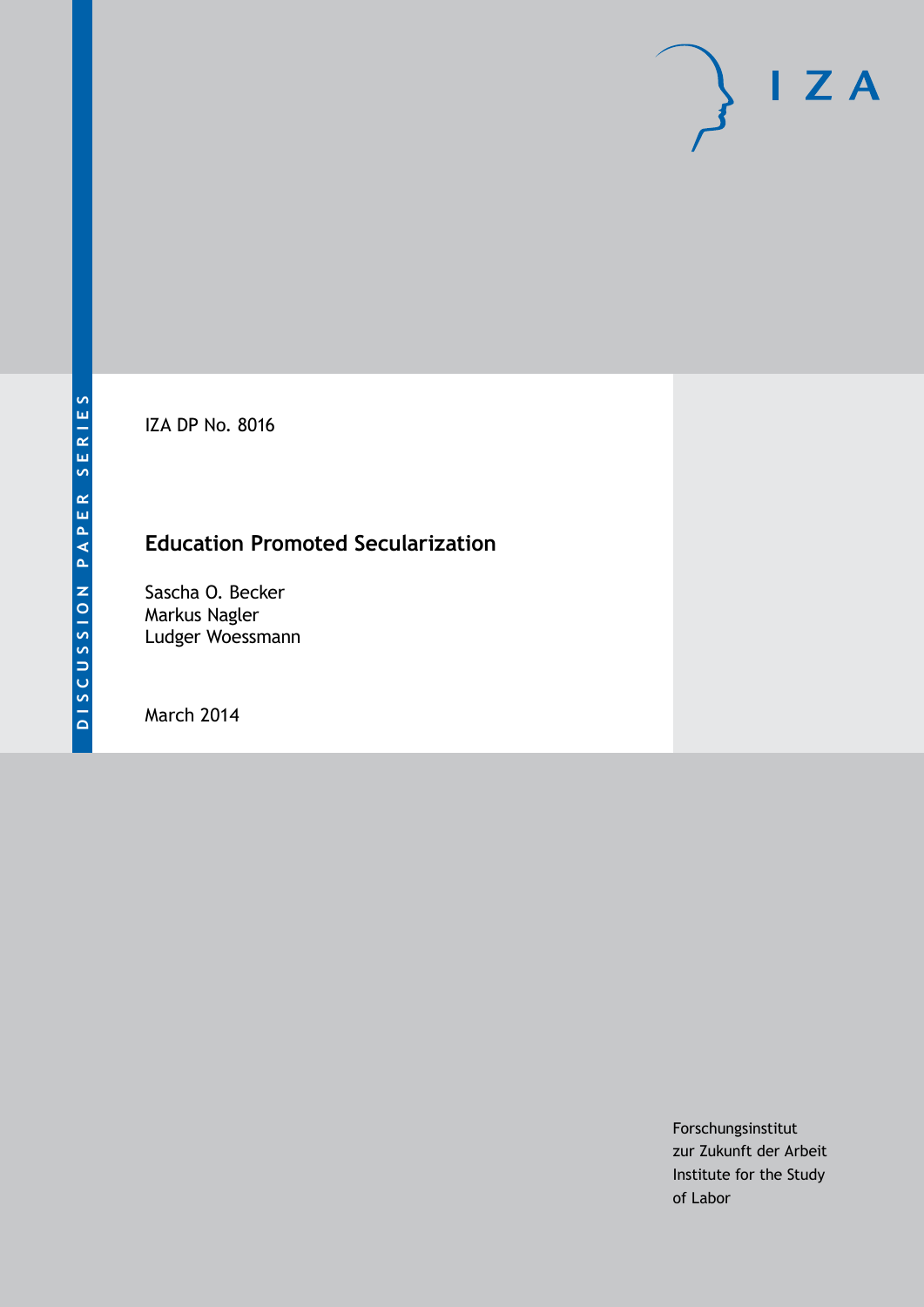# **Education Promoted Secularization**

## **Sascha O. Becker**

*University of Warwick, CAGE, Ifo, CEPR, CESifo and IZA*

### **Markus Nagler**

*University of Munich*

### **Ludger Woessmann**

*University of Munich, Ifo Institute, CESifo, IZA, and CAGE*

Discussion Paper No. 8016 March 2014

IZA

P.O. Box 7240 53072 Bonn Germany

Phone: +49-228-3894-0 Fax: +49-228-3894-180 E-mail: [iza@iza.org](mailto:iza@iza.org)

Any opinions expressed here are those of the author(s) and not those of IZA. Research published in this series may include views on policy, but the institute itself takes no institutional policy positions. The IZA research network is committed to the IZA Guiding Principles of Research Integrity.

The Institute for the Study of Labor (IZA) in Bonn is a local and virtual international research center and a place of communication between science, politics and business. IZA is an independent nonprofit organization supported by Deutsche Post Foundation. The center is associated with the University of Bonn and offers a stimulating research environment through its international network, workshops and conferences, data service, project support, research visits and doctoral program. IZA engages in (i) original and internationally competitive research in all fields of labor economics, (ii) development of policy concepts, and (iii) dissemination of research results and concepts to the interested public.

<span id="page-1-0"></span>IZA Discussion Papers often represent preliminary work and are circulated to encourage discussion. Citation of such a paper should account for its provisional character. A revised version may be available directly from the author.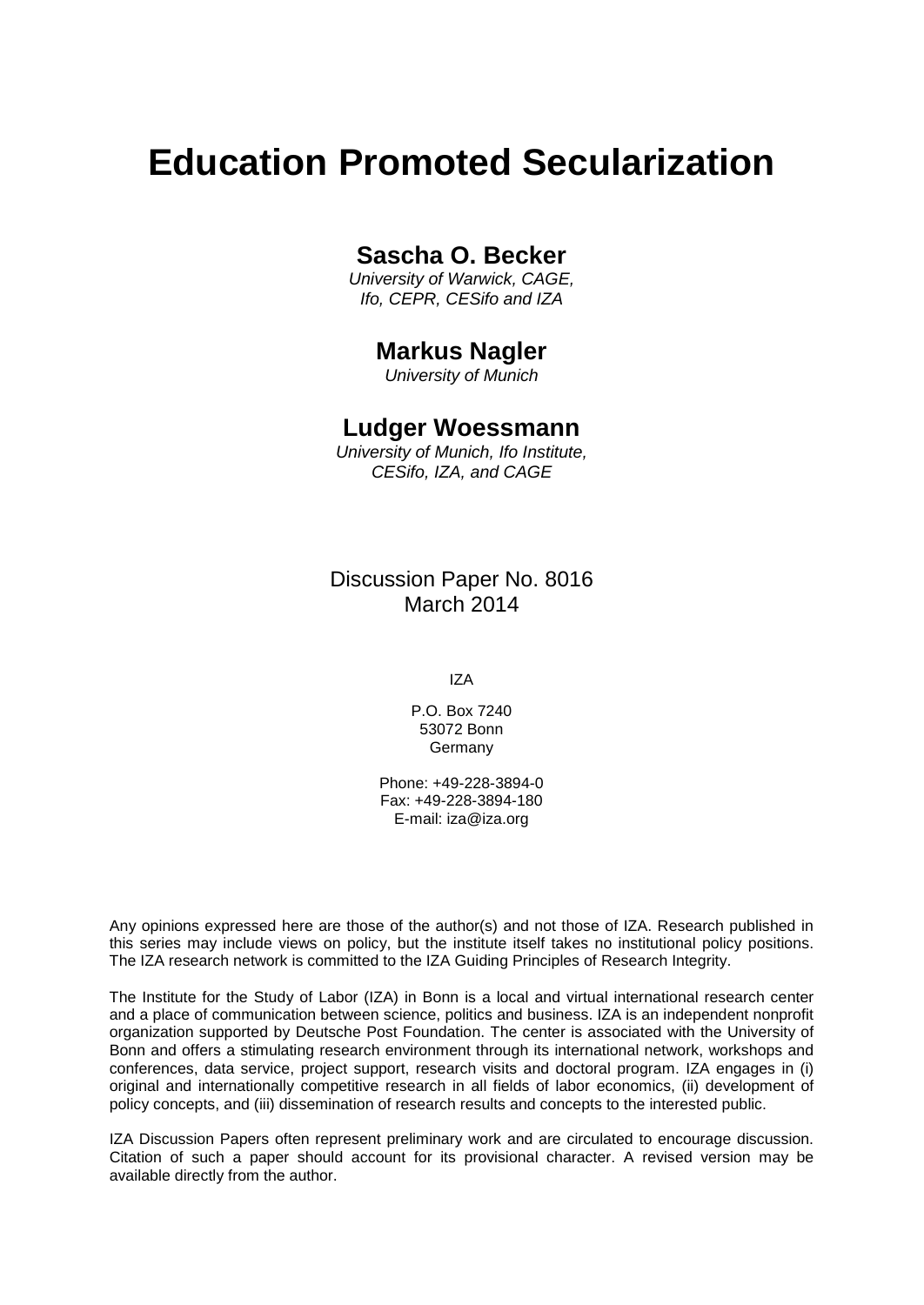IZA Discussion Paper No. 8016 March 2014

# **ABSTRACT**

# **Education Promoted Secularization[\\*](#page-1-0)**

Why did substantial parts of Europe abandon the institutionalized churches around 1900? Empirical studies using modern data mostly contradict the traditional view that education was a leading source of the seismic social phenomenon of secularization. We construct a unique panel dataset of advanced-school enrollment and Protestant church attendance in German cities between 1890 and 1930. Our cross-sectional estimates replicate a positive association. By contrast, in panel models where fixed effects account for time-invariant unobserved heterogeneity, education – but not income or urbanization – is negatively related to church attendance. In panel models with lagged explanatory variables, educational expansion precedes reduced church attendance.

JEL Classification: Z12, N33, I20

Keywords: secularization, education, history, Germany

Corresponding author:

Sascha O. Becker Department of Economics University of Warwick Coventry, CV4 7AL United Kingdom E-mail: [s.o.becker@warwick.ac.uk](mailto:s.o.becker@warwick.ac.uk)

Valuable comments were kindly provided by Oliver Falck, David Figlio, Jared Rubin, and seminar participants at Stanford, Gothenburg, Hong Kong UST, Modena, the Graduate Institute of International and Development Studies in Geneva, the CAGE/CEPR Conference on "Long-Run Growth: Unified Growth Theory and Economic History" at Warwick, the CAS conference on "The Long Shadow of History" in Munich, the CEPR Economic History Symposium in Perugia, the CESifo Economics of Education area meeting in Munich, the European Economic Association in Gothenburg, the Ammersee workshop "Natural Experiments and Controlled Field Studies", the Education Committee of the German Economic Association in Wuppertal, and the workshop "Political Economy, Economic History, and Religion" at WZB Berlin. We are grateful to Lucian Hölscher for providing the Sacrament Statistics, to Christoph Albert, Laurenz Detsch, and Andreas Ferrara for capable research assistance, and to the Pact for Research and Innovation of the Leibniz Association for partial financial support.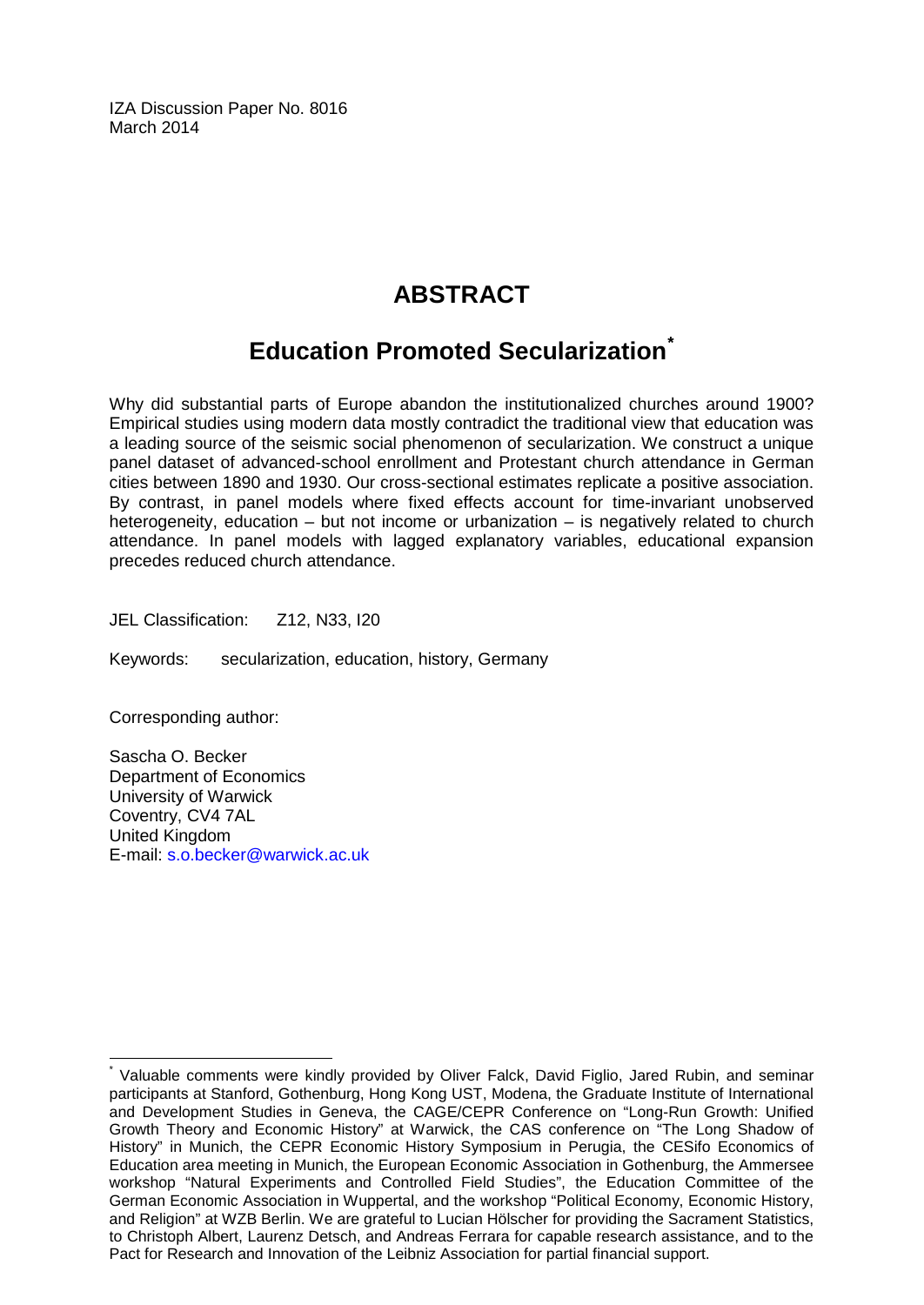#### **1. Introduction**

Secularization, understood as churches' loss of importance in society, is a European phenomenon of the late  $19<sup>th</sup>$  and early  $20<sup>th</sup>$  century that brought fundamental change to societies. In our micro-regional German data, participation in Holy Communion per Protestant declined on average by nearly a third of its initial value from 1890 to 1930. Despite hot academic debates, empirical evidence on the sources of this seismic social change is scarce. Classic secularization hypotheses argued that, besides improved material conditions, increased education may have been a leading source of secularization, as advanced scientific knowledge may have reduced belief in supernatural forces (e.g., [Hume \(1757 \[1993\]\)](#page-16-0); [Freud \(1927 \[1961\]\)](#page-15-0); cf. [McCleary and](#page-16-1)  [Barro \(2006a\)](#page-16-1)). However, cross-sectional evidence generally contradicts this view and finds a positive association between education and church attendance [\(Iannaccone \(1998\)](#page-16-2)). But such association may well emerge from bias due to omitted variables: For example, more orderly people may go both to church and to school. Consistently, in contrast to the cross-sectional finding, in a randomized laboratory setting [Gervais and Norenzayan \(2012\)](#page-15-1) find that analytical thinking induced by priming promotes religious disbelief. However, it is unclear how such modern experience from short-term lab interventions transmits to the analysis of decade-long societal developments during important historical phases of secularization.

To provide evidence from an historical setting of massive secularization, this paper constructs a unique panel dataset on education and Protestant church attendance in German cities from 1890 to 1930. We confirm a positive cross-sectional association. But results are reversed in panel estimates that use city and year fixed effects to take out unobserved time-invariant city characteristics and common trends. Exploiting city-specific variation over time, enrollment increases in advanced schools are related to decreases in church attendance. While recent comparable findings suggest that increased income (teacher salaries) did not lead to reduced church attendance [\(Becker and Woessmann \(2013\)](#page-15-2)), this panel result is in line with the traditional view that modernization facilitated secularization.

Panel models with lagged explanatory variables show that increased enrollment in advanced schools preceded decreases in church attendance, whereas the reverse is not true. In contrast to education, measures of income (municipal tax) and urbanization (city population) as alternative dimensions of modernization are not significantly related to changes in church attendance. The main result is confirmed in a series of robustness tests, such as controlling for changes in the age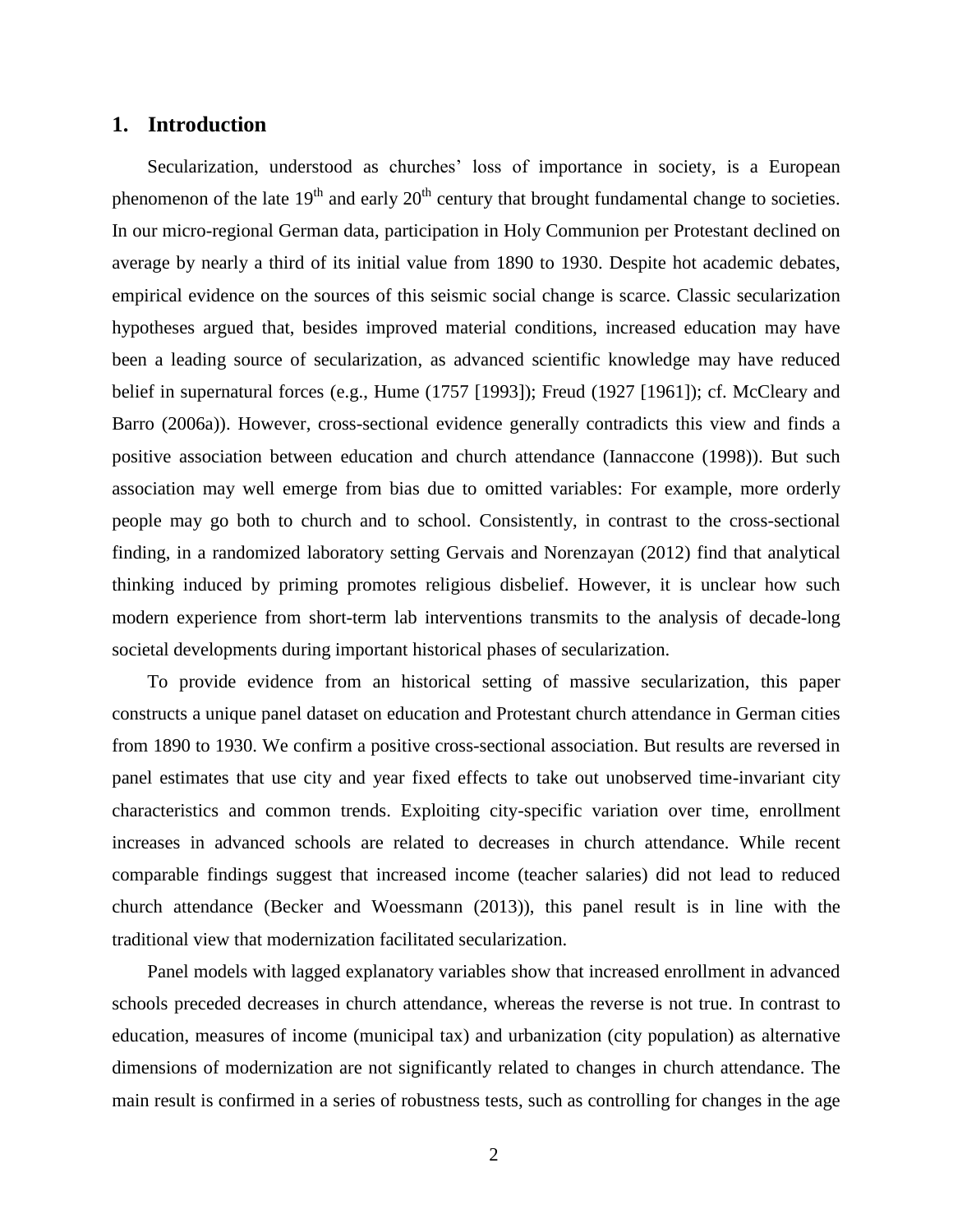and gender structure of a city, migration patterns, the emergence of alternative secular movements, university enrollment, and secular vs. religious schools, as well as in alternative specifications of the education variable and in subsamples.

Our analysis makes two main contributions to the literature. First, it provides insight into the mechanisms and reasons of a fundamentally important social phenomenon in Europe in the late  $19<sup>th</sup>$  and early  $20<sup>th</sup>$  century. In contrast to the income and urbanization measures, education is the only measure of modernization that is significantly associated with sizeable changes in church attendance. Second, by replicating the existing cross-sectional patterns and overturning them in panel analyses, the analysis suggests that the existing cross-sectional literature is likely to suffer from severe identification problems. In line with recent (quasi-)experimental evidence from modern times, our panel evidence suggests that educational expansion was negatively related to religious behavior, confirming traditional secularization hypotheses during an historical period of mass secularization when they were very prominent but lacked empirical validation.

Section 2 provides context and reviews the literature. Sections 3 and 4 introduce our data and empirical model. Sections 5 and 6 report results and robustness analyses. Section 7 concludes.

#### **2. Background and Existing Literature**

 $\overline{a}$ 

During the  $19<sup>th</sup>$  and early  $20<sup>th</sup>$  centuries, Western Europe underwent a profound process of secularization. While the very concept of secularization has been questioned for the United States (e.g., [Finke and Stark \(1992\)](#page-15-3)), it is generally accepted that key indicators of secularization, in particular reduced church attendance, have been "dramatically increasing" in Western Europe [\(Berger \(1996\)](#page-15-4)). For instance, [Becker and Woessmann \(2013\)](#page-15-2) find that church attendance fell by 3.6 percentage points per decade, on average, across Prussian counties between 1850 and 1931.

The period and location we study is therefore of chief interest when analyzing the determinants of the process of secularization. In fact, the very religious census that our analysis draws on was established mainly to analyze the "decay" in religiosity in Germany [\(Hölscher](#page-15-5)  [\(2005\)](#page-15-5)), indicating a process of secularization observed by the clergy. This is also confirmed in [Hölscher \(2001\)](#page-15-6), who locates the process from the late  $18<sup>th</sup>$  century onwards.<sup>2</sup> [Nipperdey \(1988\)](#page-16-3)

<sup>&</sup>lt;sup>1</sup> [Franck and Iannaccone \(2014](#page-15-1)) show that the process of declining church attendance continued, albeit at a slower pace, in several Western countries over 1925-1990.

 $2$  [Hölscher \(2005\)](#page-15-5) reports that since the mid-18<sup>th</sup> century, it became unusual to punish people's absence from church, hence changing it from a duty to a convention. As we focus on a time period after this substantial change in social pressure, our results are unlikely to be influenced by this anymore, adding credibility to our estimates.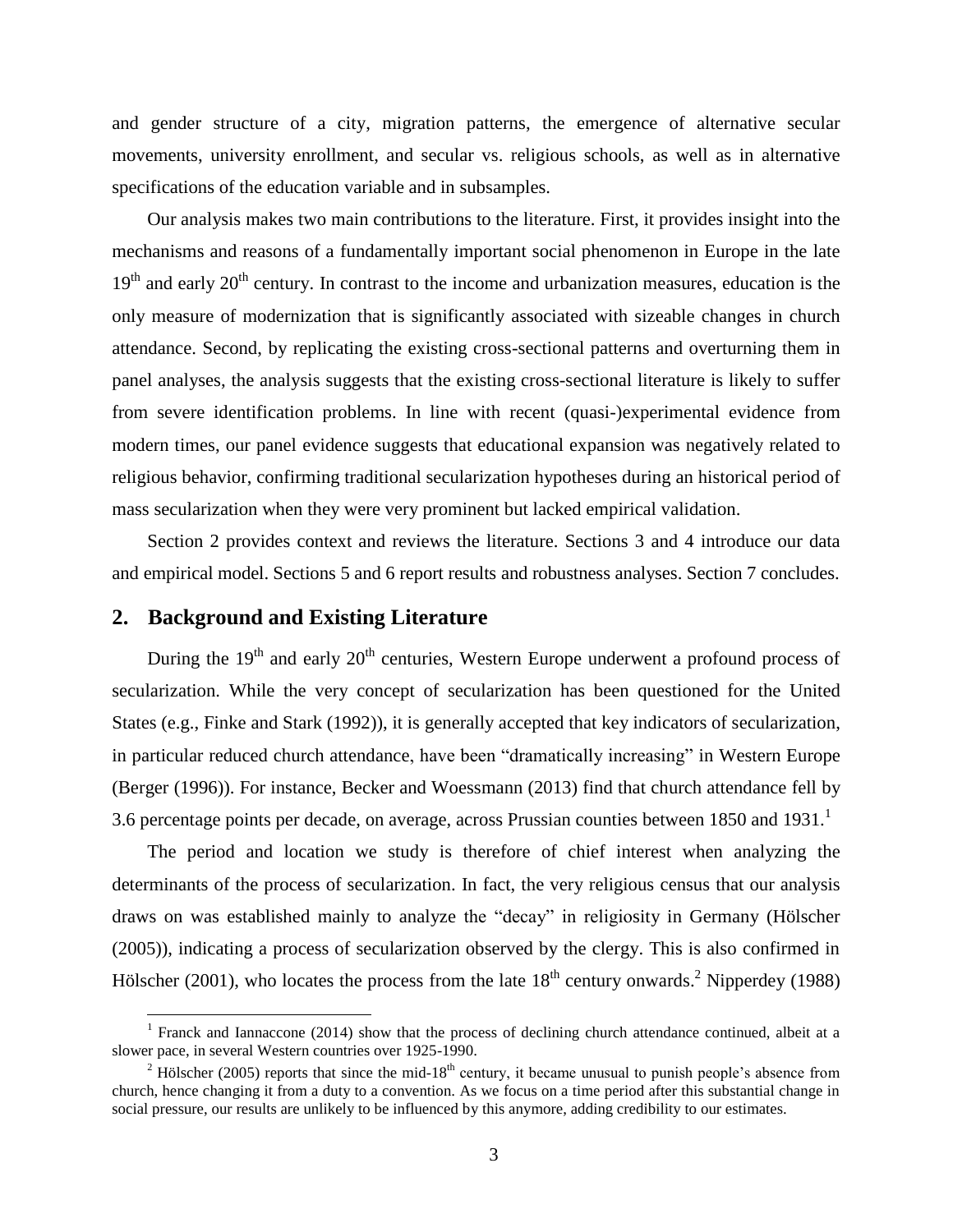supports the existence of this process and points to a large decline in church attendance between 1870 and 1912. He narratively attributes this pattern to increases in urbanization, technological progress, and the advancement of a rational view on the world.

The latter is a key aspect that is often discussed as part of classic secularization hypotheses: Increased education may have been a leading source of demand-induced secularization.<sup>3</sup> In one form or another, this view on education and religiosity has been advanced by such eminent scholars as [Hume \(1757 \[1993\]\)](#page-16-0), [Marx \(1844\)](#page-16-4), [Weber \(1904 \[2001\]\)](#page-16-5), and [Freud \(1927 \[1961\]\)](#page-15-0), among many others. [McCleary and Barro \(2006b\)](#page-16-6) summarize this traditional view as follows: "one argument for secularization is that more educated people are more scientific and are, therefore, more inclined to reject beliefs that posit supernatural forces"  $(p. 151)$ .<sup>4</sup>

Despite hot academic debates about secularization, empirical evidence on the sources of this phenomenon is scarce. In the sociological literature, this debate has been going on for a long time [\(Sherkat and Ellison \(1999\)](#page-16-7)). The existing evidence, which is mostly cross-sectional, is generally not in line with the traditional view that education reduces church attendance. [Iannaccone \(1998\)](#page-16-2) summarizes the literature as follows: "In numerous analyses of crosssectional survey data, rates of religious belief and religious activity tend not to decline with income, and most rates increase with education" (p. 1470).

Similarly, in a cross-country analysis, [McCleary and Barro \(2006b\)](#page-16-6) find that while religiosity is negatively related to overall economic development,<sup>5</sup> it is actually positively related to education. Using individual-level data from the British National Child Development Study (NCDS), [Brown and Taylor \(2007\)](#page-15-7) also find a positive association between education and church attendance.<sup>6</sup> A positive effect of education on religiosity could be explained by alternative

 $\overline{a}$ 

<sup>&</sup>lt;sup>3</sup> While our analysis contributes to testing of "demand-side" secularization hypotheses, there is substantial evidence that elements of a "supply-side" religion-market model also contribute to understanding religiosity (e.g., [Finke and Iannaccone \(1993\)](#page-15-8); [Stark and Iannaccone \(1994\)](#page-16-8); [McCleary and Barro \(2006b\)](#page-16-6)). [Gruber and Hungerman](#page-15-9)  [\(2008\)](#page-15-9) show that church attendance faces competition from secular time uses.

<sup>&</sup>lt;sup>4</sup> Modern psychological literature suggests that, while religiosity comes natural at early age, rational reflection can reduce it [\(Bloom \(2007\)](#page-15-7)[; Kapogiannis et al. \(2009\)](#page-16-4)[; Shenhav, Rand, and Greene \(2012\)](#page-16-7)).

<sup>&</sup>lt;sup>5</sup> Similarly, [Lipford and Tollison \(2003\)](#page-16-9) find a negative effect of income on church membership using U.S. state-level data. [Becker and Woessmann \(2013\)](#page-15-2) study the two-way interplay between church attendance and income in a panel of Prussian counties in 1886-1911. They find that once county fixed effects are controlled for, the link disappears. Quite to the opposite of the general pattern in the literature, [Franck \(2010\)](#page-15-10) finds that the secular politicians who voted in favor of the separation between church and state in France in 1905 were elected in areas with high literacy but lower values on some economic indicators.

 $6$  Against this general finding, [Ruiter and van Tubergen \(2009\)](#page-16-10) and [Deaton \(2011\)](#page-15-11) find negative associations of education with indicators of religiosity in cross-country analyses, although not uniformly across all countries.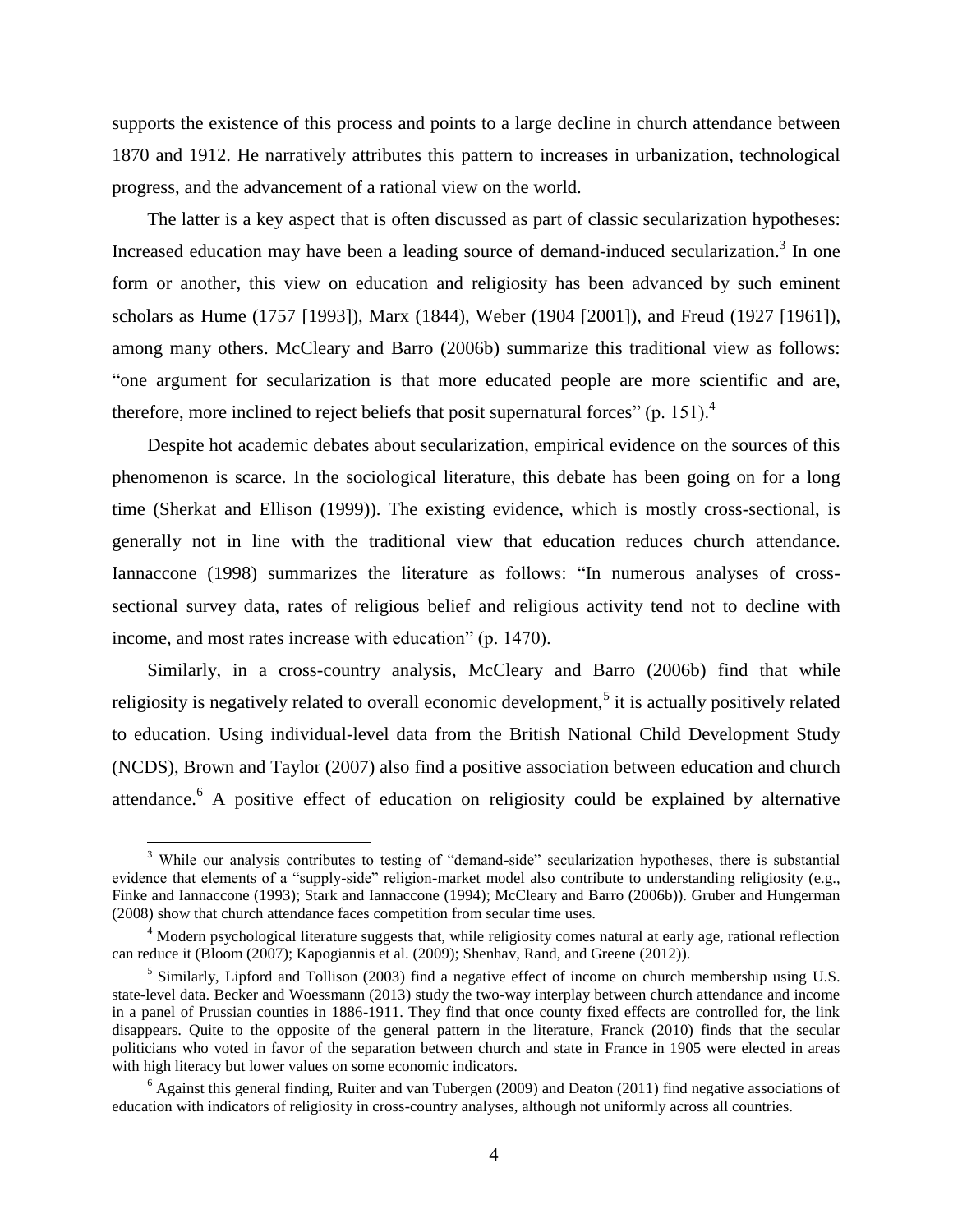hypotheses based on advantages of educated people in the kind of abstract thinking required for religion [\(McCleary and Barro \(2006b\)](#page-16-6)) or based on educated people getting higher returns from social networking in church [\(Glaeser and Sacerdote \(2008\)](#page-15-12)).

It is, however, not clear to what extent the existing cross-sectional findings suffer from omitted-variable bias. For example, it is easily conceivable that more orderly people are more inclined to go both to church and to school, and that more conservative people put particular emphasis on religious rituals and on educational achievement. These examples would give rise to a positive correlation between education and church attendance that does not necessarily stem from a causal effect of education.<sup>7</sup>

Recent evidence from modern times underlines such concerns with cross-sectional studies. When exploiting exogenous variation from changes in compulsory schooling laws, [Hungerman](#page-16-11)  [\(2011\)](#page-16-11) finds that education led to a reduction in reported religious affiliation in Canada in post-WW II data. Similarly, recent psychological evidence from laboratory experiments where participants are primed with analytic processing before being asked about their belief in God suggests that analytic thinking promotes religious disbelief [\(Gervais and Norenzayan \(2012\)](#page-15-1)).<sup>8</sup> Our analysis complements this literature by going back to a crucial period of secularization in a core European country during which church attendance decreased long before official church membership figures declined. Observing this social phenomenon over various decades goes beyond what modern setups can possibly capture.

#### **3. Data**

 $\overline{a}$ 

To provide new evidence from a historical setting that avoids important sources of bias, we construct a unique new panel dataset of German cities between 1890 and 1930 that covers measures of both education and church attendance (see Data Appendix for details).

First, we digitized data on enrollment in advanced schools (*Höhere Unterrichts-Anstalten*) from different volumes of the Statistical Yearbooks of German Cities from [Neefe \(1892\)](#page-16-12) through

<sup>&</sup>lt;sup>7</sup> There may also be bias from reverse causality; e.g., [Meyersson \(2014](#page-16-13)) provides evidence that religion – specifically, Islamic party rule – affects female education, using a regression-discontinuity design that compares Turkish municipal elections where an Islamic party barely won or lost mayor seats.

 $8$  [Sander \(2002\)](#page-16-10) and [Brown and Taylor \(2007\)](#page-15-7) are other notable exceptions which explicitly address concerns of endogeneity, although it is not clear to what extent their use of parental education (and, in the latter case, school characteristics and ability measures) as instruments for education can solve the indicated omitted-variable problems.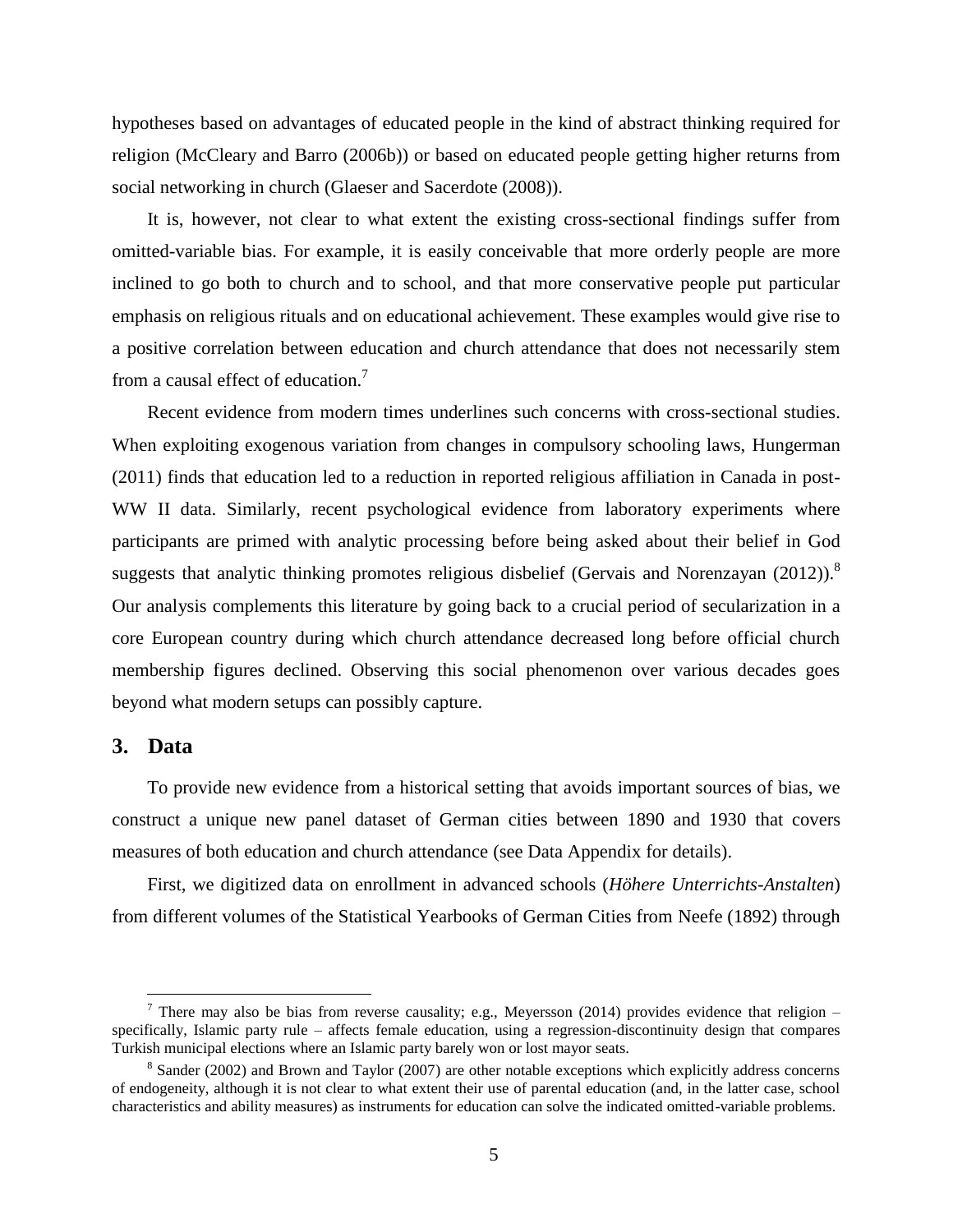[Deutscher Städtetag \(1931\)](#page-15-13).<sup>9</sup> Covering all German cities with a population over 50,000 inhabitants, these yearbooks regularly report the number of students enrolled in advanced schools. Variation in enrollment in advanced schools seems particularly relevant to test the traditional view of education and secularization, both because advanced schools are most likely to convey the kind of scientific thinking stressed by secularization hypotheses and because enrollment in elementary schools was as good as universal in Germany throughout our period of observation, in particular in Protestant regions [\(Becker and Woessmann \(2009\)](#page-15-14)).

Our main measure of the enrollment rate in advanced schools is the number of enrolled students as a share of the city population. Although the number of students who are actually enrolled does not constitute a large part of the Protestant population of a city, the structure of the school system is indicative of a city's educational orientation as parents arguably decide upon investment in the children's education. In our view, this measure hence best reflects the overall educational and scientific orientation of the city. $10$ 

The yearbooks provide us with data for an unbalanced panel of a total of 61 German cities observed over eight waves that cover every five years from 1890 to 1930 (with the exceptions that, due to the interruptions of World War I, there are no data for 1920 and values for 1913 are used instead of 1915). Apart from the education data, the yearbooks also report data on municipal tax per capita, a proxy for income, and on the total population of the city, which captures different degrees of urbanization.

We match these data with unique data on church attendance of Protestants. This exceptional database stems from the practice of the Protestant Church to count the number of participations in Holy Communion every year.<sup>11</sup> At the time, church *membership* was close to 100 percent and hardly reveals information about actual religious involvement. In contrast, data on participation in Holy Communion reflects "demonstrations of churchly life … that were considered already by

 $\overline{a}$ 

<sup>&</sup>lt;sup>9</sup> We are not aware of a source where data on advanced-school enrollment and tax revenues are consistently available for 1890-1930 at the city or county level other than this source for large cities. While we had no data on education in the county-level analysis of income and secularization [\(Becker and Woessmann \(2013\)](#page-15-2)), the new citylevel education data allow a city-level analysis here.

<sup>&</sup>lt;sup>10</sup> Results are similar when using the size of the population aged below 20 (rather than the total population), available in a subsample, as the numerator (Table A1, column 2). Results are also robust to controlling for cities' age structure as a potential influence (Table A1, column 1; se[e Azzi and Ehrenberg \(1975\)](#page-15-15)).

 $11$  Since the norm was to participate in Holy Communion only once per year [\(Hölscher \(2001\)](#page-15-10), p. 37), changes in the opportunity cost of participation are unlikely to drive changes in this measure, in contrast to measures of weekly church attendance.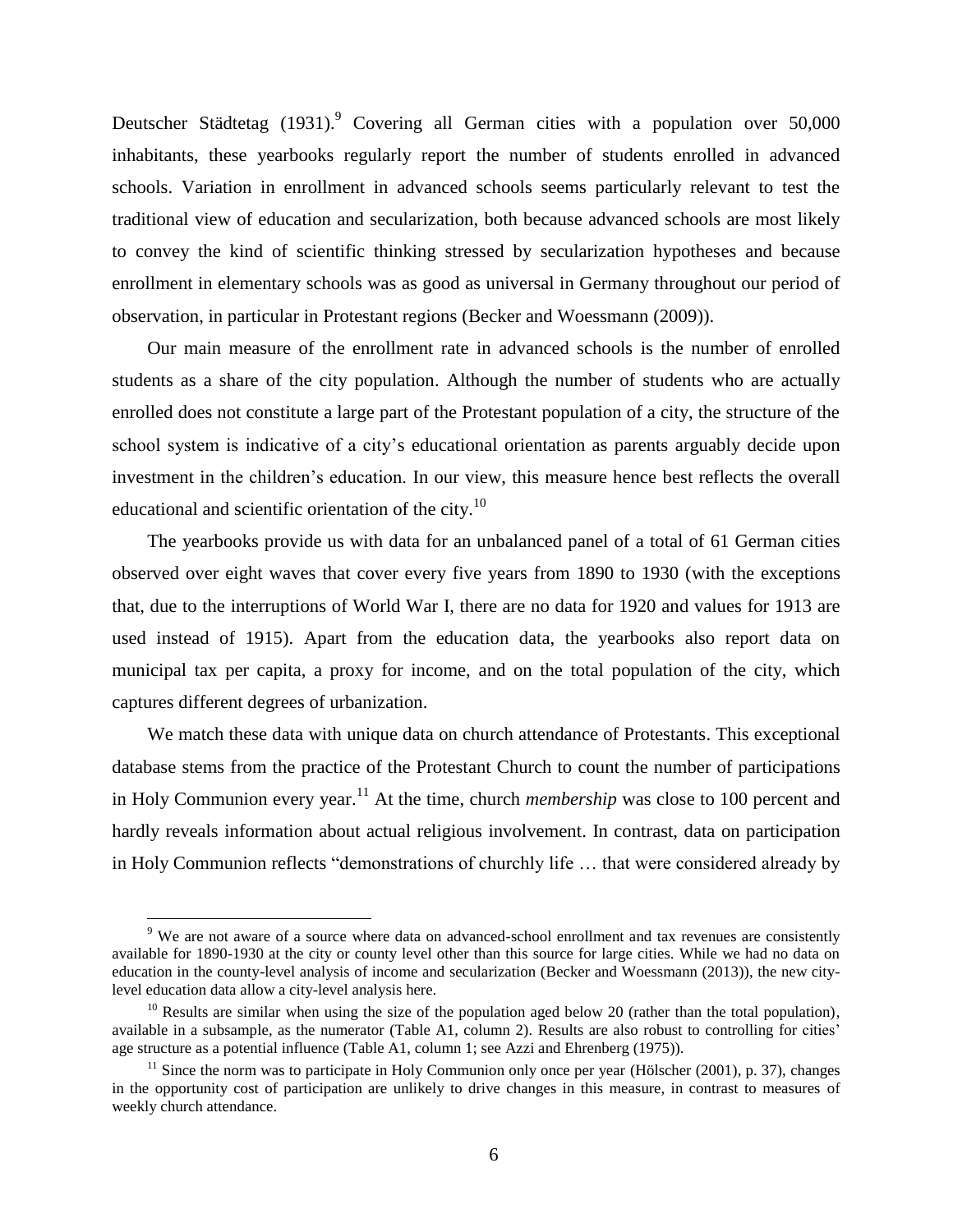contemporaries as indicators of churchliness" (Hölscher  $(2001)$ , p. 4).<sup>12</sup> As the communion data are based on direct head counts, they also do not suffer from the usual unreliability of survey data on church attendance [\(Hadaway, Marler, and Chaves \(1998\)](#page-15-16); [Woodberry \(1998\)](#page-16-14)).

[Hölscher \(2001\)](#page-15-6) gathered the historical Sacrament Statistics for the modern-day German territory from regional archives, providing data on church attendance as measured by the number of participations in communion divided by the Protestant population (see also [Becker and](#page-15-2)  [Woessmann \(2013\)](#page-15-2)). The communion data are available at the level of church districts, which we match to our city database. Given that advanced schools draw their enrollment both from the city itself and from the surrounding countryside, the availability of the communion data at the church district level (and of the education data only for larger cities) provides a reasonable match.<sup>13</sup> Throughout, standard errors in all regressions are clustered at the level of church districts. Also, while the church attendance measure refers to Protestants only, educational enrollment refers to the whole city population; models in subsamples of cities with a mostly Protestant population confirm that this is not driving the results (Table A2, columns 5-8).

The number of cities with complete available data for our analysis from both sources increases from 25 in 1890 to 51 in 1930. In total, there are 291 city-year observations over the eight waves in our unbalanced panel.<sup>14</sup> To compare city characteristics of the initial dataset of up to 522 city-year observations with our estimation sample, Table 1 shows descriptive statistics for both datasets. None of the differences is statistically significant. In the estimation sample, average church attendance is 25 percent, ranging from 5 percent to 74 percent.

Overall, the data document a process of secularization in German cities over the period 1890 to 1930: Panel estimates with city fixed effects reveal a statistically highly significant average decrease in church attendance by about 2 percentage points per decade (not shown).

#### **4. Empirical Model**

 $\overline{a}$ 

The panel setup of our database allows us to estimate panel models with fixed effects that identify only from within-city variation over time. Such models avoid identification from

 $12$  [Hölscher \(2005\)](#page-15-5) reports that religious behavior in Germany in the 19<sup>th</sup> century mainly involved publically visible actions like church attendance.

<sup>&</sup>lt;sup>13</sup> Results are robust in subsamples where the city size coincides closely with the size of the church district (Table A2, column 3).

<sup>&</sup>lt;sup>14</sup> Results are qualitatively the same when the sample is restricted to the initially observed 25 cities (Table A2, column 1). For 32 observations, church attendance values were imputed from neighboring years by linear interpolation (see Data Appendix). Results are also robust when dropping these observations (Table A2, column 2).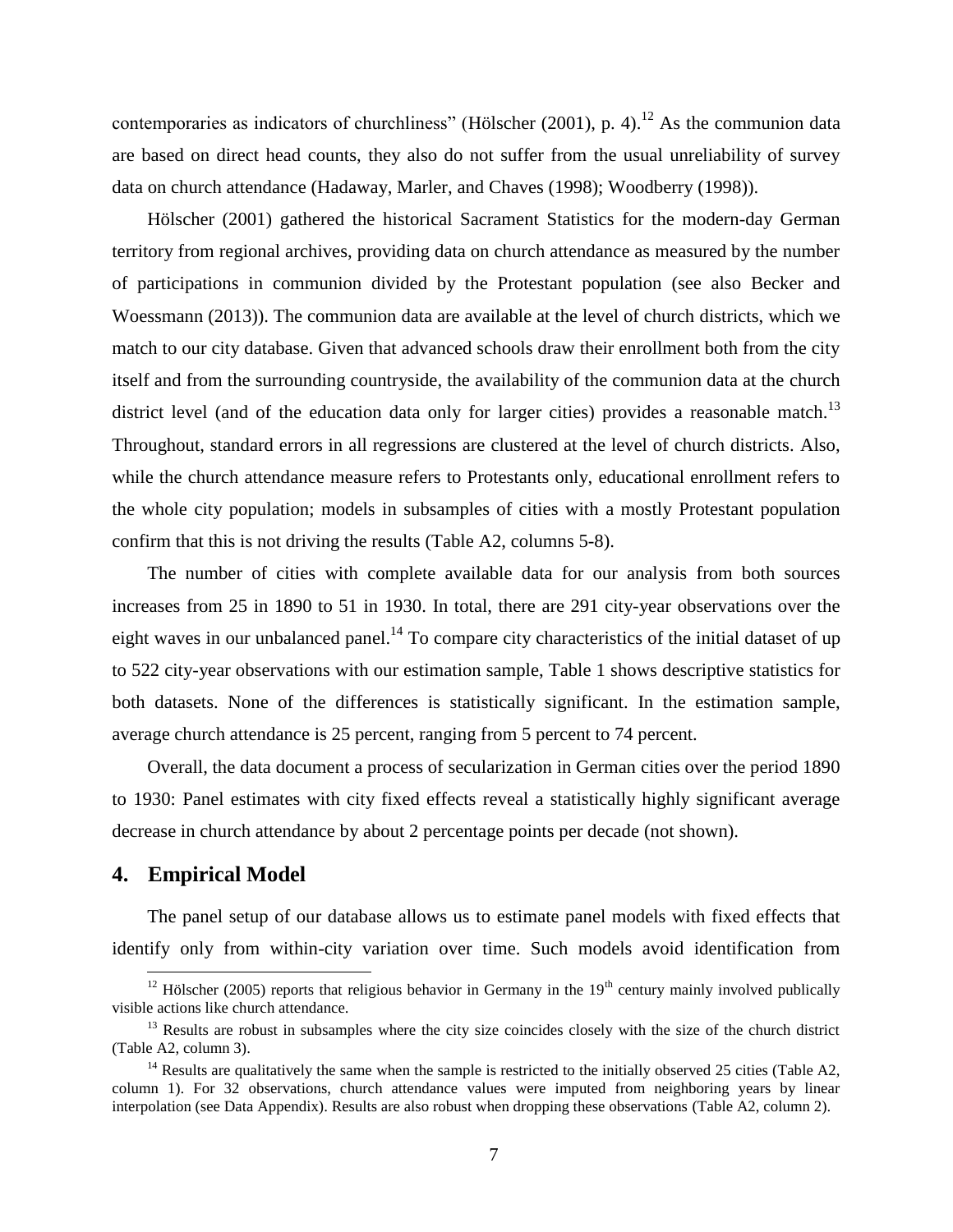unobserved time-invariant regional characteristics that may be correlated with both education and church attendance. Specifically, we estimate the following equation:

$$
y_{it} = \mu_i + \mu_t + \gamma s_{it} + \beta x_{it} + \varepsilon_{it}
$$

where  $y_{it}$  denotes participations in Holy Communion per Protestant population,  $\mu_i$  and  $\mu_t$  denote fixed effects for city  $(i)$  and time  $(t)$ , respectively,  $s_{it}$  is advanced-school enrollment per city population,  $x_{it}$  is a set of covariates, and  $\varepsilon_{it}$  is an error term. Our parameter of interest is  $\gamma$ . In the baseline fixed effects specification, the covariates include municipal tax revenues (a proxy for income) and city population (a proxy for urbanization). In a pooled OLS specification that replicates the cross-sectional nature of existing studies, the city fixed effects are replaced by a dummy that indicates whether the city ever belonged to Prussia and the share of Protestants (in 1910, the only year for which this highly stable measure is available at the city level).

The inclusion of city fixed effects addresses potential omitted variable bias from unobserved time-invariant city characteristics. The inclusion of time fixed effects addresses potential bias from nation-wide common trends in the variables of interest. The remaining question is whether such identification from city-specific variation over time can be given a causal interpretation. Our analysis does not directly model exogenous variation and hence cannot unequivocally claim causal inference. Although we cannot fully exclude the possibility of bias from reverse causality, regressions with lagged explanatory variables indicate that we capture an effect from education to religiosity, and not vice-versa. The estimates would still be biased if there were omitted variables whose city-specific change over time correlates with changes in the two variables of interest. For example, systematic changes in the composition of a city's population would not be captured in the fixed effects. However, additional controls for changes in the demographic composition of the city – age structure, gender structure, and recent migration – included in robustness specifications do not alter our results. In our historical data, measurement error in the independent variables is also likely to attenuate coefficient estimates towards zero; in this sense, our estimates are, if anything, conservative.

#### **5. Results**

Using the cross-sectional dimension of our data, columns 1 and 2 of Table 2 replicate the common finding from the literature that education is significantly positively associated with church attendance in the cross-section, both in the full 1890-1930 period and before World War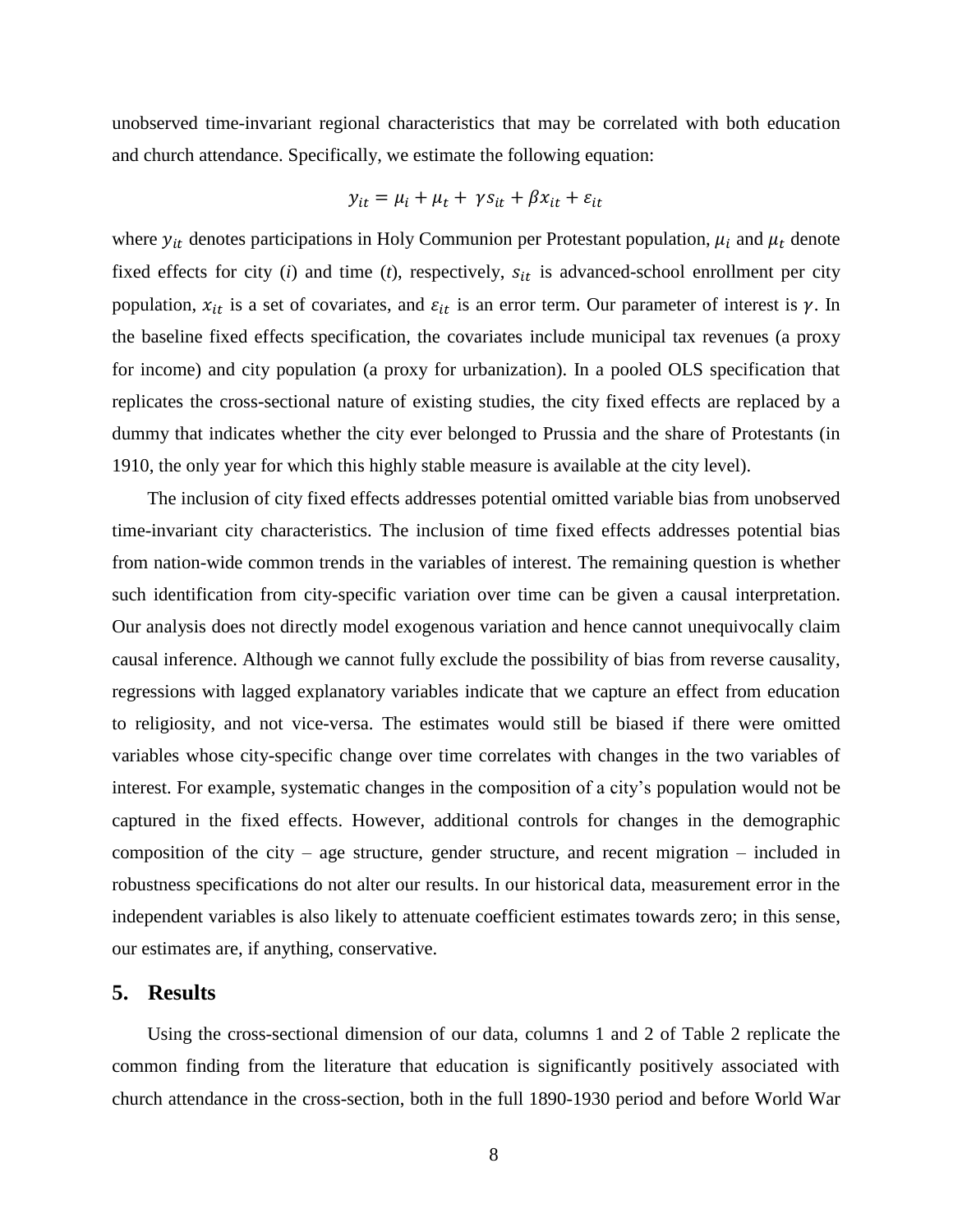I. In the pooled OLS estimation with year fixed effects, an advanced-school enrollment rate that is higher by one standard deviation is associated with 3.9 percentage points (or 0.28 standard deviations) higher church attendance in 1890-1930. This positive association is easily visible in a simple scatterplot depicted in panel (a) of Figure 1 for the example of the year 1900.

However, when using only within-city variation over time in a panel model with city and year fixed effects, this result is turned around (columns 3-4). Increases in education are now significantly negatively related to changes in church attendance. <sup>15</sup> This pattern is in line with the traditional view that education leads to secularization. In the panel fixed effects estimation, an increase in the advanced-school enrollment rate by one standard deviation is related to a decrease in church attendance by roughly 1.5 percentage points (or 0.10 standard deviations), in both the full and the pre-WW I sample.<sup>16</sup> This negative association between changes in education and in church attendance is again easily visible in the scatterplot, depicted in panel (b) of Figure 1 for the pre-WW I period. To put the magnitude in perspective, consider the 24 cities observed both in 1890 and in 1913: If, rather than their actual mean change in education, they would have only had the change in education of the city at the  $10<sup>th</sup>$  percentile, the reduction in church attendance would have been 1.3 percentage points smaller. This would account for about one quarter of the actual mean reduction in church attendance of 4.6 percentage points.

The change in the sign of the estimated effect between the cross-sectional and the fixed effects model is consistent with the presence of unobserved time-invariant city-specific characteristics that give rise to a positive correlation in cross-sectional regressions. For instance, a city's population may have historically been of more conservative attitude, putting a stronger emphasis on educational attainment as well as on institutionalized religiosity – hence the initial positive correlation. However, with an increase in advanced-school enrollment, also these cities witnessed a drop in church attendance over time.

Interestingly, education is the only measure of modernization that yields sizeable and significant estimates. Although municipal tax revenue may be an imprecise proxy for income,

 $\overline{a}$ 

<sup>&</sup>lt;sup>15</sup> We understand our education measure – the number of advanced-school students as a share of the total city population – as an indicator of the inclination of families towards advanced education. Due to diverse obstacles to actual enrollment such as school fees, this number is likely a truncated measure of the latent propensity to enroll.

<sup>&</sup>lt;sup>16</sup> The estimate for the post-WW I period (not shown) is only about half as large (in absolute terms) and does not reach statistical significance. The within-city variation explained by the regressors drops by nearly half in the post-WW I model, possibly reflecting the large disturbances in society due to the war. For example, [Hölscher \(2001\)](#page-15-6) reports that society's trust in the clergy collapsed after WW I throughout Germany. However, the weaker finding in the post-WW I sample might also reflect that this sample includes only two waves of data.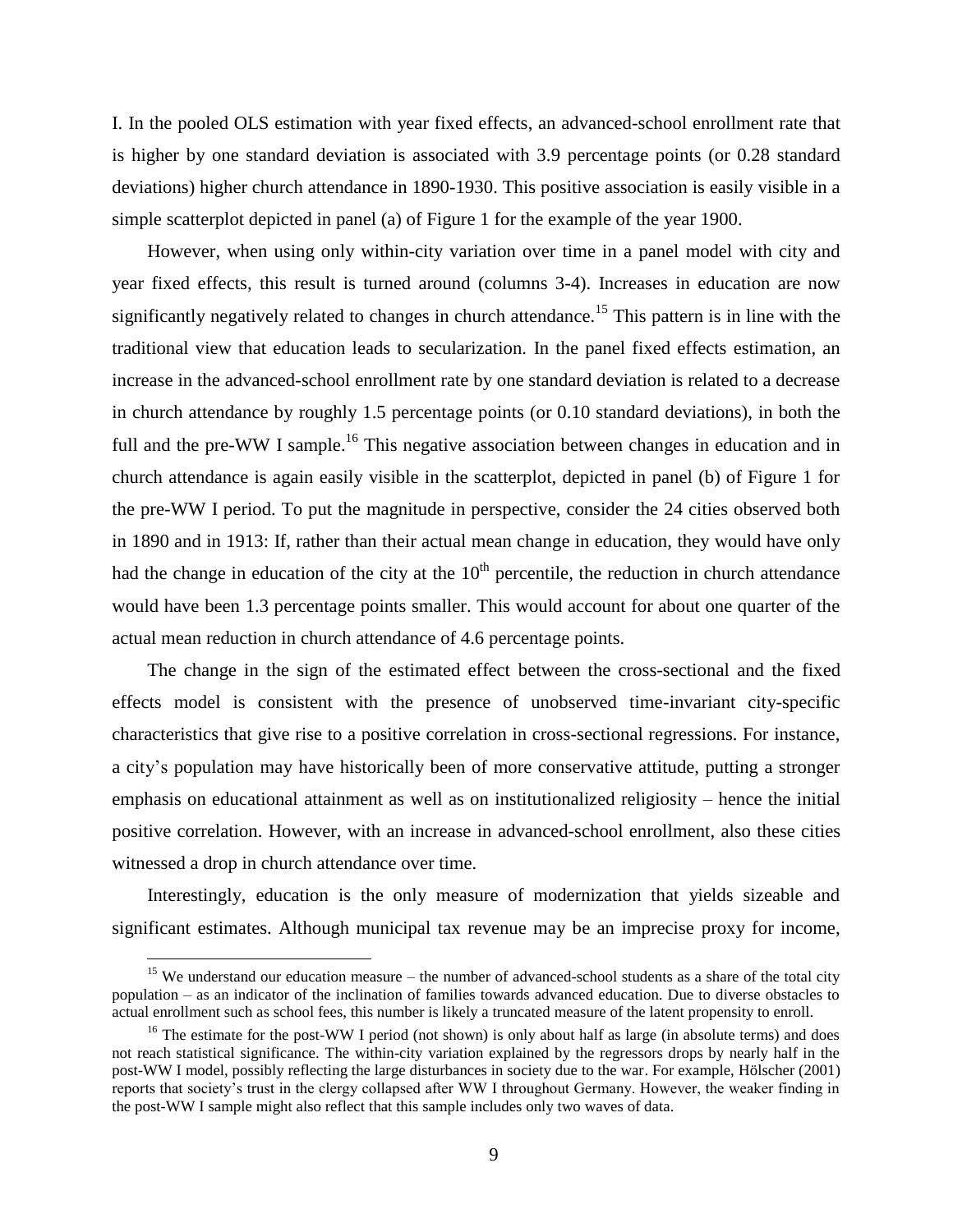the positive point estimate casts doubt on the hypothesis that income adversely affected religiosity. This is in line with [Becker and Woessmann \(2013\)](#page-15-2) who find that, once fixed effects are included, there is no significant effect of income on religious participation. Similarly, the size of the city population as a proxy of urbanization is not significantly related to church attendance.

When adding the lagged enrollment variable to the model, both enrollment measures have negative coefficients, but the lagged variable is about twice as large in absolute terms and is the only one capturing statistical significance (columns 5-6). This pattern is in line with a causal time pattern where increased enrollment in advanced schools is followed by subsequent decreases in church attendance. By contrast, lagged church attendance does not significantly predict enrollment rates (not shown). Finally, first-differenced models that regress the change in church attendance from 1890 to 1913/1930 on the change in the explanatory variables over the same time, although based on small samples, confirm the panel fixed effects models (columns 7-8).

#### **6. Robustness Analyses**

 $\overline{a}$ 

A factor often argued to be relevant for religious participation is the age of a person (e.g., [Azzi and Ehrenberg \(1975\)](#page-15-15)). To control for this potential influence, column 1 of Table A1 in the Appendix includes measures of a city's age structure, namely the shares of under-20-year-olds and of over-60-year-olds. Despite being available only for the census years 1890 and 1910, results in a sample of 46 observations leave the effect of education qualitatively unchanged and even larger.<sup>17</sup> Both age measures have the expected sign but are statistically insignificant.

While conceptually, the share of advanced-school students in the entire city population is our preferred indicator of a city's educational and scientific orientation, in this smaller sample we can also calculate the enrollment rate as a fraction of under-20-year-olds. Using this variable leaves the significant negative coefficient on education unaffected, indicating that our results are robust to this change in the measure of education (column 2).<sup>18</sup>

Traditionally, women participated more regularly in church activities, possibly because of lower opportunity costs [\(Azzi and Ehrenberg \(1975\)](#page-15-15)). When including the share of females in the model, our result remains robust and the female share is insignificant (column 3).

 $17$  The specification includes a dummy for Kassel in 1910, an outlier in this specification.

<sup>&</sup>lt;sup>18</sup> Because the within-variation of the share of under-20-year-olds in a city is small (standard deviation of 0.01 vs. 0.05 between), we conducted the same exercise using a city's share of under-20-year-olds in 1890 or 1910 for all observations. Hence, for the sake of the argument, we assumed there was no within-variation at all in the share of young people. Both alternative measures yield smaller, but significantly negative estimates.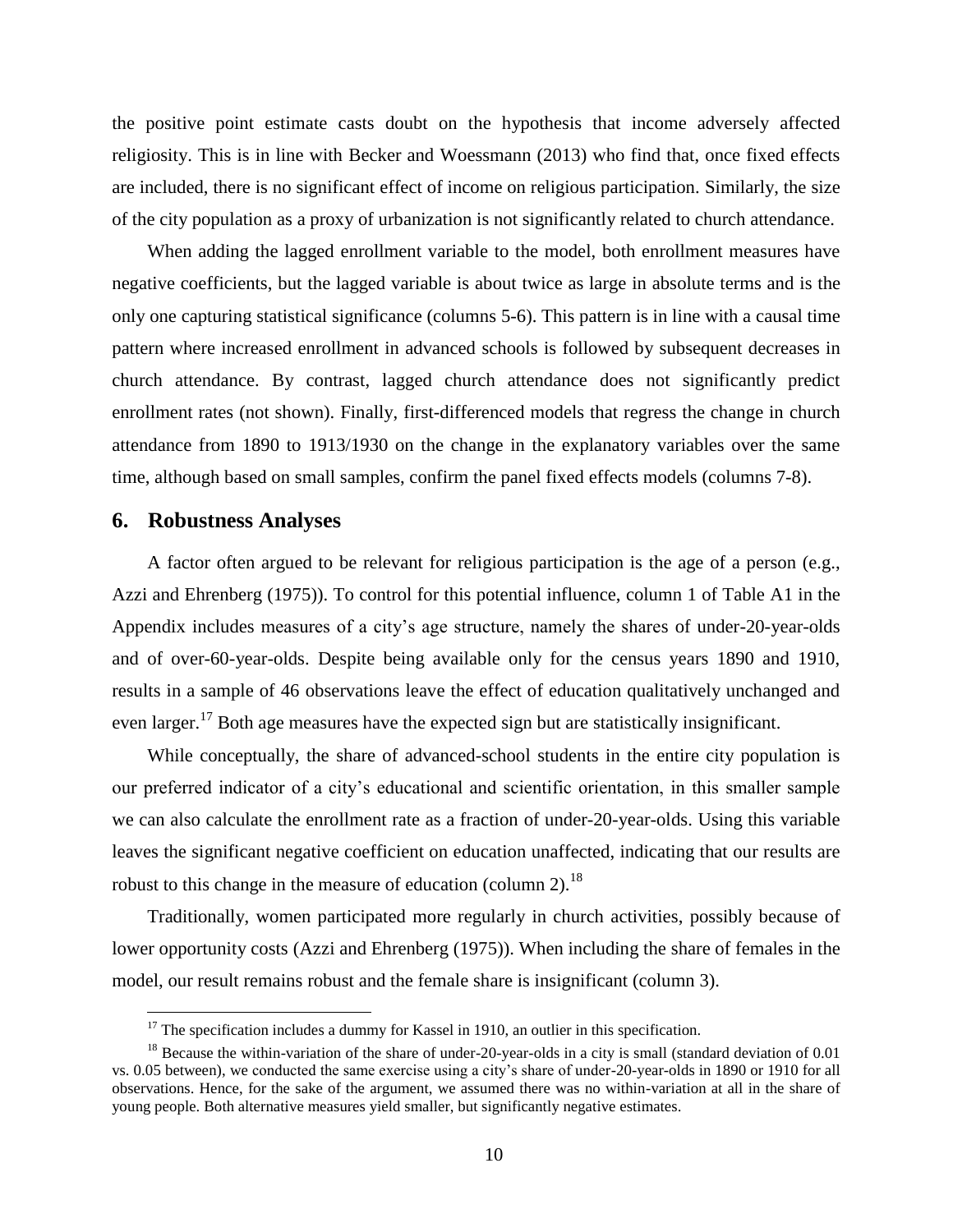To account for possible effects of migration on church attendance, we include the share of recently arrived citizens in a city (column 4). The coefficient on the share of new citizens is insignificant and small, while the coefficient on education is qualitatively unaffected.

Activities in secular associations might have increasingly crowded out participation in church activities during our period of observation. However, when including the vote share for social-democratic parties in national elections over time as a proxy for the strength of alternative secular movements, results on our main coefficient of interest are unaltered and the vote share for social-democratic parties is itself statistically insignificant (column 5).<sup>19</sup>

To ensure that results are not related to foundations of new universities in the cities, column 6 controls for an indicator for openings of new universities, as well as for the share of university students in the city population. Neither enters the model significantly, and the coefficient on the enrollment rate in advanced schools remains qualitatively unaffected.

During our period of observation, some advanced schools changed from being religiously affiliated into non-religious schools.<sup>20</sup> To the extent that this entailed a change towards a less religious curriculum, our main effect might capture a change in curriculum and educational content rather than an increase in education per se (e.g., [Franck and Iannaccone \(2014](#page-15-1))). However, when including the share of Protestant advanced schools in a city as an additional control, it does not enter the model significantly and does not qualitatively change our main result (column  $7<sup>21</sup>$ 

Results also prove robust in different subsamples. They are qualitatively unaffected in the sample of the 25 cities already observed in 1890 (Table A2, column 1). Results are also robust when dropping the 32 observations whose church attendance data were imputed by linear interpolation (column 2). We further test the robustness of our results to discrepancies in the number of Protestants between the church district and the city in 1910 (the only year for which both measures are available). In a subsample of cities whose size was close to that of the church

 $\overline{a}$ 

 $19$  The same qualitative results are obtained when controlling for the vote share of all left-leaning parties (not shown).

 $20$  In our data, the average number of advanced schools hardly changed between 1885 and 1905 (average increase of 0.13 schools per city), but the number of Protestant schools decreased by an average of 0.38 schools, whereas the number of secular schools increased by an average of 0.55 schools (the difference being made up by an average decrease of Catholic schools of 0.05).

<sup>&</sup>lt;sup>21</sup> Similarly, the share of Catholic or secular advanced schools does not enter the model significantly or change our main result. The same is true for the total number of advanced schools, indicating that our result does not capture an effect of increased supply of advanced schools, but rather a demand-side effect.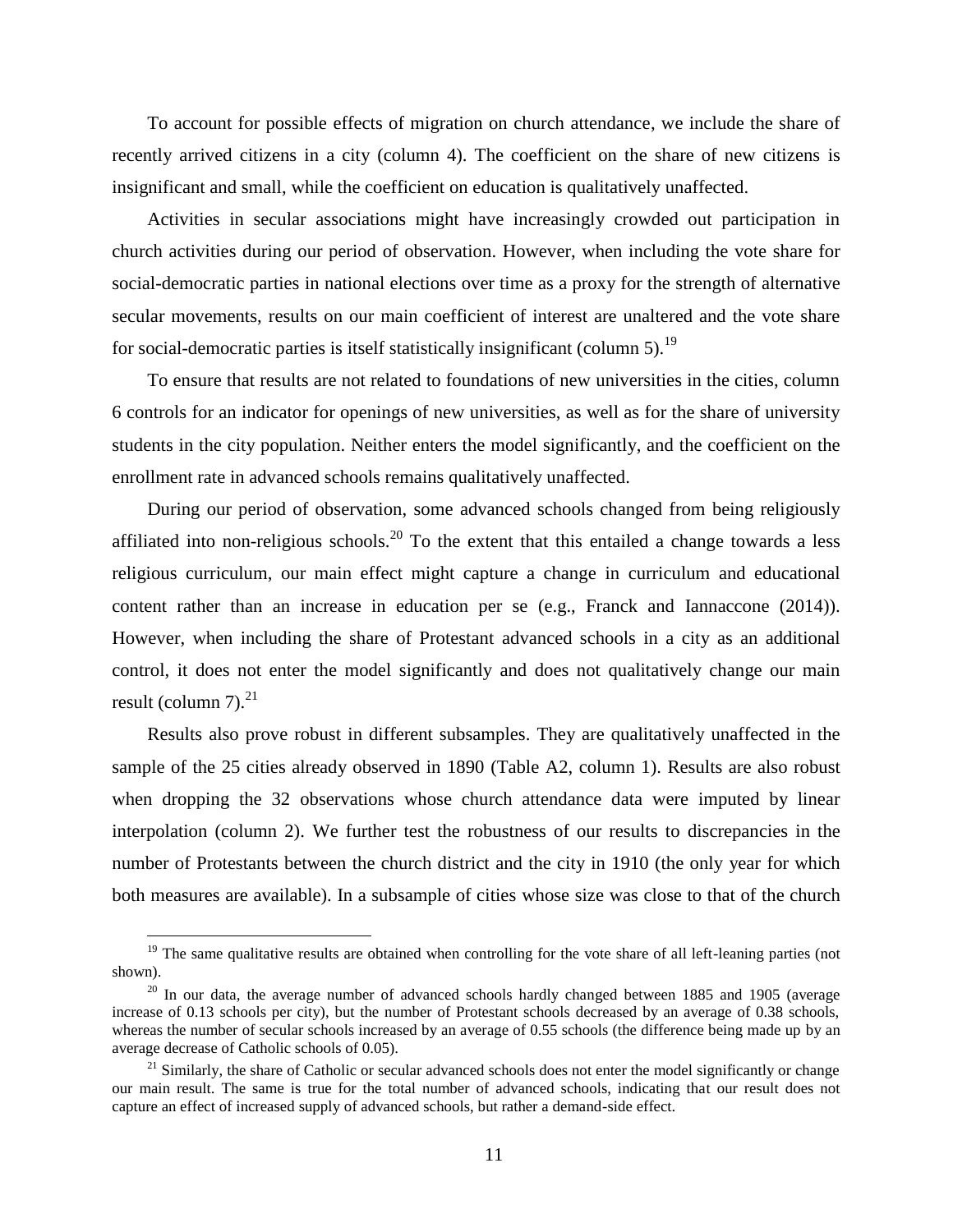district, the education coefficient remains qualitatively unchanged (column 3). Over time, new advanced schools may have been set up in medium-sized cities in the neighborhood of the large cities included in our sample, pulling medium-city students out of the large-city advanced schools that they had previously attended. $^{22}$  To test that results are not driven by such changes, we exclude all cities situated in urban regions, restricting the analysis to only those cities situated in rural regions or regions with rudiments of suburbanization (*Regionen mit Verstädterungsansätzen*);<sup>23</sup> results hold (column 4).<sup>24</sup>

Finally, when we split the sample along the share of Protestants in the city in the census year 1910 (columns 5-8), we find that the result is largely the same in cities with a Protestant majority and minority. In cities that are overwhelmingly Protestant, the coefficient is still negative and large, but loses statistical significance. This may reflect the reduced sample size, but it may also indicate that determinants of demand decreases like education play a lesser role in cities with a very large Protestant share because social pressure motives make it more common that people attend church as an investment in social capital [\(Hölscher \(2005\)](#page-15-5)).

#### **7. Conclusion**

 $\overline{a}$ 

Despite extensive academic debates, there is fairly little empirical evidence on the sources of secularization during its crucial phase in European history. To overcome potential bias in existing cross-sectional analyses of the association between education and secularization, we constructed a unique panel dataset of German cities between 1890 and 1930 that has not been analyzed so far. Using cross-sectional methods, we replicate the existing finding that education and church attendance are positively correlated. But the finding turns around when city fixed effects control for time-invariant city characteristics.

 $22$  This may also explain why the average share of advanced-school students in the total population does not increase on average in our city sample, although it does increase steadily in the German Reich at least since 1895 [\(Müller](#page-16-12) (1987)). Still, the absolute number of students more than doubled in our city sample from 1890 to 1930.

<sup>23</sup> These classifications are based on the modern classification of regions (*Siedlungsstrukturelle Regionstypen*) by the Federal Institute for Research on Building, Urban Affairs and Spatial Development; given the long-run process of urbanization, this restricts the sample even further than would be required by historical standards.

<sup>&</sup>lt;sup>24</sup> Results are also robust to dropping Berlin, by far the largest city in the sample (not shown). As additional robustness checks, we included dummy variables for structural breaks in municipal borders, such as when smaller neighboring towns were incorporated into Berlin before the 1925 observation and into several cities in the Ruhr area before 1930; qualitative results are unaffected (not shown). Furthermore, to test that results are not driven by jumps due to measurement error in the data, we included dummy variables for periods whenever particularly large changes occurred in the variable of interest between two points in time, such as upward or downward jumps of 50 percent, 30 percent, or even only 20 percent; results are fully robust, and if anything, point estimates become larger, as would be expected by classical measurement error theory (not shown).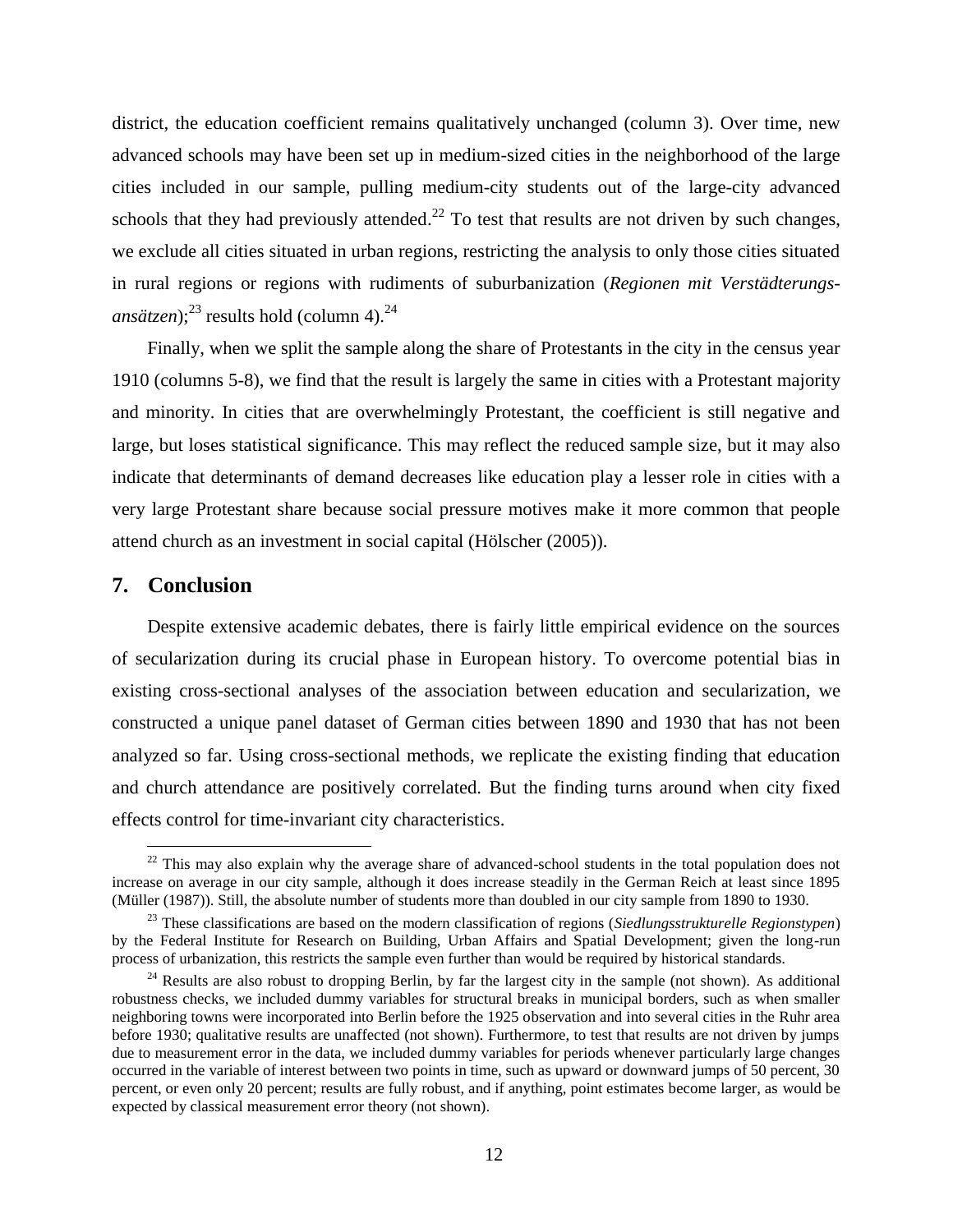This result suggests that the reason why the vast majority of the existing empirical literature in both sociology and economics rejects the traditional view that education led to secularization may well be due to its cross-sectional nature. When using within-city variation over time in panel fixed effects models, our evidence appears to resurrect the traditional view. The stark contrast between cross-sectional and panel evidence, the robustness of the result in several sensitivity analyses, and the fact that increases in education precede declines in church attendance suggest that it may be too soon to lay the traditional view of secularization hypotheses to rest, after all.

The results do not imply that advanced scientific knowledge is incompatible with belief in God or that education is generally hostile to religious participation. They simply show that, in this historical setting, increased advanced schooling was related to declining church attendance, an indication of secularization understood as the loss of influence of the organized church. Education may well have led people who believe in God to break with the institution of the church, without weakening their belief in God. It is also possible that, for example, people who did not have a strong belief in God in the first place were led by education to abandon their custom to attend church. Still, the results show that increases in education were closely related to people's reduced active involvement with the institutionalized church and its rituals, one of the most seismic changes in social history since the  $19<sup>th</sup>$  century.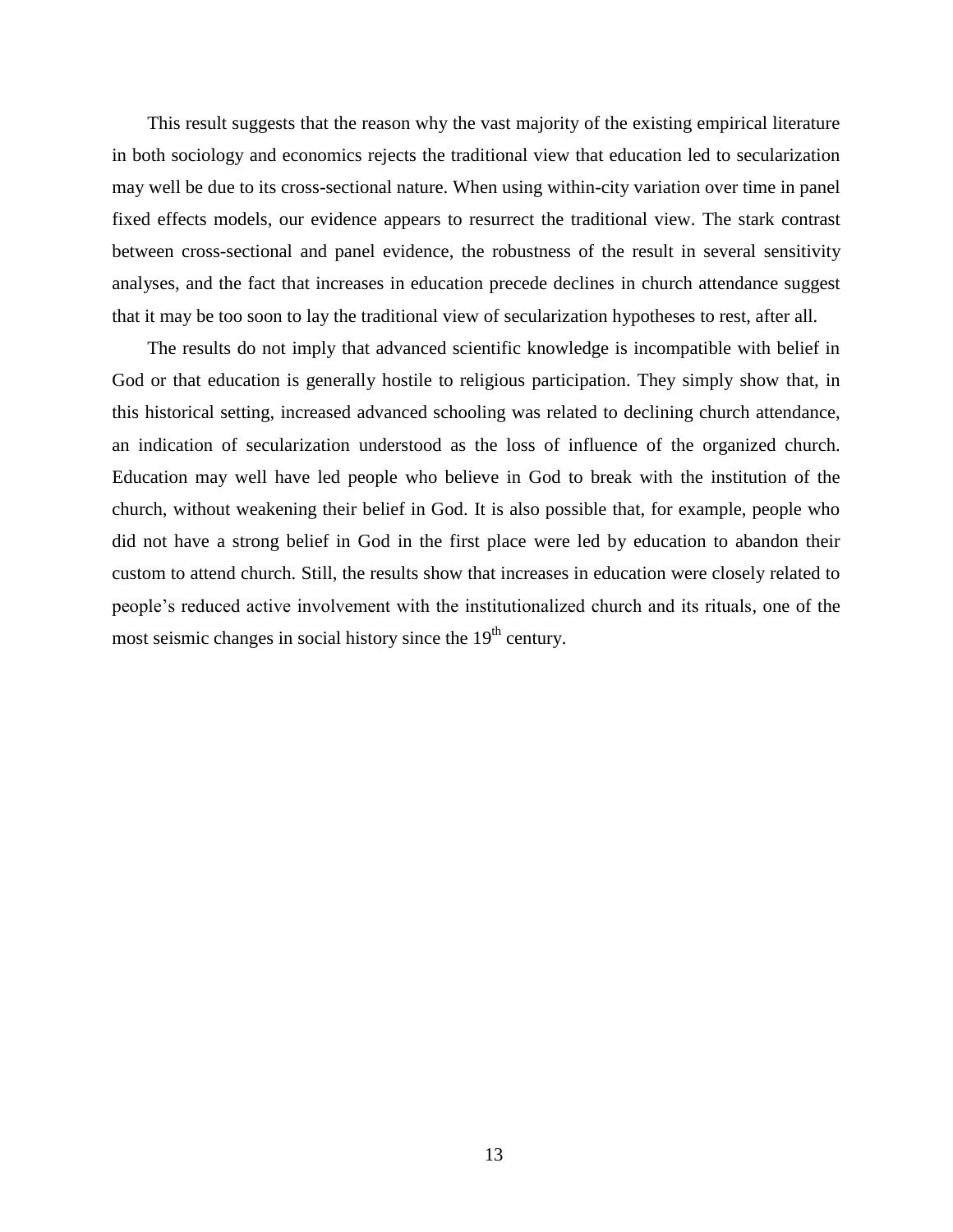### **References**

- <span id="page-15-15"></span>Azzi, Corry, and Ronald Ehrenberg. 1975. "Household allocation of time and church attendance." *Journal of Political Economy* 83, no. 1: 27-56.
- <span id="page-15-18"></span><span id="page-15-14"></span>Becker, Sascha O., and Ludger Woessmann. 2009. "Was Weber wrong? A human capital theory of Protestant economic history." *Quarterly Journal of Economics* 124, no. 2: 531-596.
- <span id="page-15-2"></span>Becker, Sascha O., and Ludger Woessmann. 2013. "Not the opium of the people: Income and secularization in a panel of Prussian counties." *American Economic Review, Papers and Proceedings* 103, no. 3: 539-544.
- <span id="page-15-4"></span>Berger, Peter L. 1996. "Secularism in retreat." *National Interest* 46, Winter: 3-12.
- <span id="page-15-7"></span>Bloom, Paul. 2007. "Religion is natural." *Developmental Science* 10, no. 1: 147-151.
- Brown, Sarah, and Karl Taylor. 2007. "Religion and education: Evidence from the National Child Development Study." *Journal of Economic Behavior and Organization* 63, no. 3: 439-460.
- <span id="page-15-11"></span>Deaton, Angus S. 2011. "Aging, religion, and health." In *Explorations in the economics of aging*, edited by David A. Wise. Chicago, IL: University of Chicago Press: 237-268.
- <span id="page-15-13"></span>Deutscher Städtetag. 1931. *Statistisches Jahrbuch Deutscher Städte. 26. Jahrgang*. Jena: Gustav Fischer.
- <span id="page-15-8"></span>Eulenburg, Franz. 1904. *Die Frequenz der deutschen Universitäten von ihrer Gründung bis zur Gegenwart*, *Reprint 1994*. Berlin: Akademie Verlag.
- Finke, Roger, and Laurence R. Iannaccone. 1993. "Supply-side explanations for religious change." *Annals of the American Academy of Political and Social Science* 527: 27-39.
- <span id="page-15-3"></span>Finke, Roger, and Rodney Stark. 1992. *The churching of America, 1776-1990: Winners and losers in our religious economy*. New Brunswick, NJ: Rutgers University Press.
- <span id="page-15-10"></span>Franck, Raphaël. 2010. "Economic growth and the separation of church and state: The French case." *Economic Inquiry* 48, no. 4: 841-859.
- Franck, Raphaël, and Laurence R. Iannaccone. 2014. "Religious decline in the 20th century West: Testing alternative explanations." *Public Choice*: forthcoming.
- <span id="page-15-17"></span><span id="page-15-0"></span>Freud, Sigmund. 1927 [1961]. *The future of an illusion*. New York: W. W. Norton.
- <span id="page-15-1"></span>Gervais, Will M., and Ara Norenzayan. 2012. "Analytic thinking promotes religious disbelief." *Science* 336, no. 6080: 493-496.
- <span id="page-15-12"></span>Glaeser, Edward L., and Bruce I. Sacerdote. 2008. "Education and religion." *Journal of Human Capital* 2, no. 2: 188-215.
- <span id="page-15-9"></span>Gruber, Jonathan, and Daniel M. Hungerman. 2008. "The Church vs. the Mall: What happens when religion faces increased secular competition." *Quarterly Journal of Economics* 123, no. 2: 831-862.
- <span id="page-15-16"></span>Hadaway, C. Kirk, Penny Long Marler, and Mark Chaves. 1998. "Overreporting church attendance in America: Evidence that demands the same verdict." *American Sociological Review* 63, no. 1: 122-130.
- <span id="page-15-6"></span>Hölscher, Lucian. 2001. *Datenatlas zur religiösen Geographie im protestantischen Deutschland: Von der Mitte des 19. Jahrhunderts bis zum Zweiten Weltkrieg*. 4 vols. Berlin: Walter de Gruyter.
- <span id="page-15-5"></span>Hölscher, Lucian. 2005. *Geschichte der protestantischen Frömmigkeit in Deutschland*. Munich: C.H.Beck.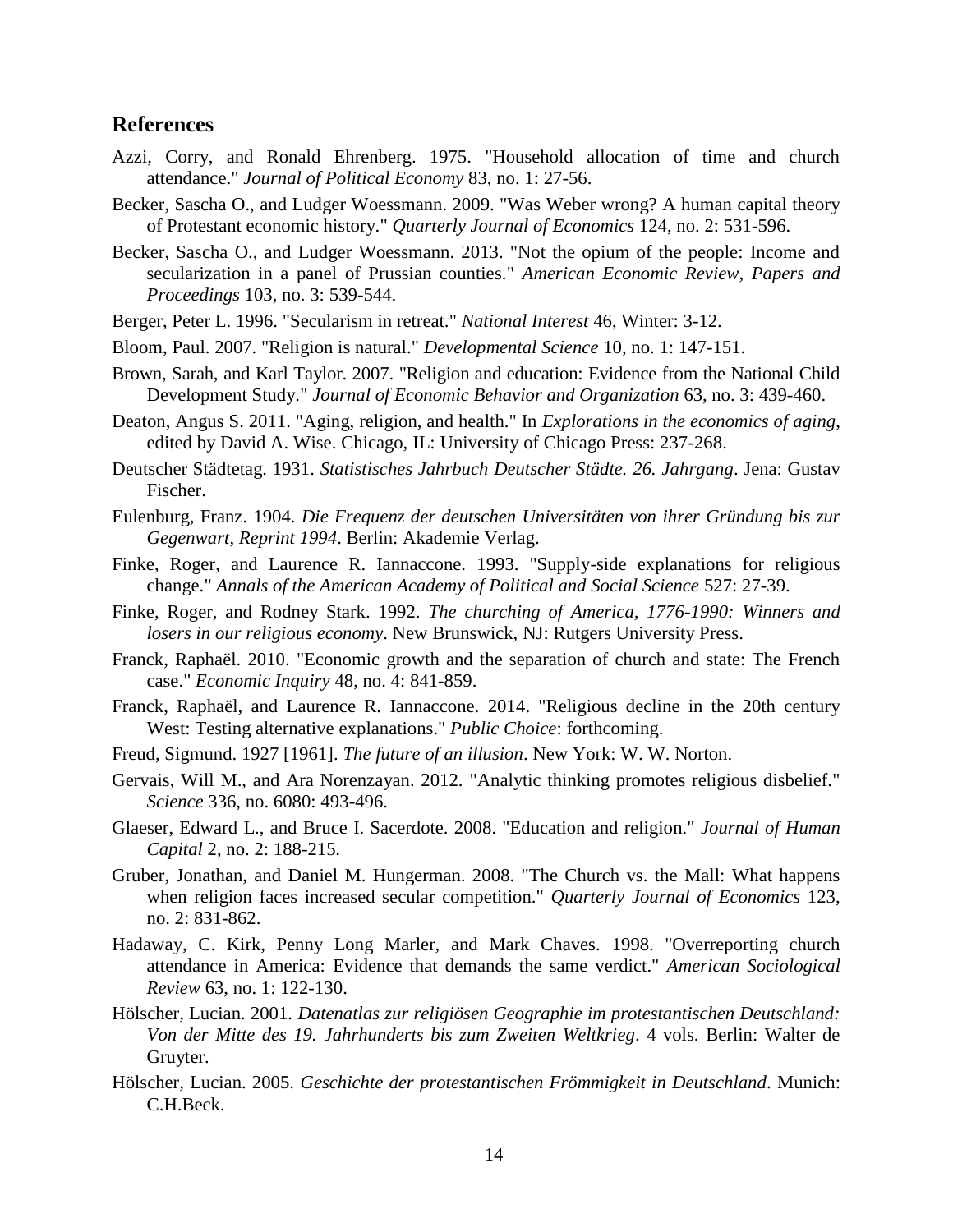<span id="page-16-0"></span>Hume, David. 1757 [1993]. *The natural history of religion*. Oxford: Oxford University Press.

- <span id="page-16-11"></span>Hungerman, Daniel M. 2011. "The effect of education on religion: Evidence from compulsory schooling laws." NBER Working Paper 16973. Cambridge, MA: National Bureau of Economic Research.
- <span id="page-16-2"></span>Iannaccone, Laurence R. 1998. "Introduction to the economics of religion." *Journal of Economic Literature* 36, no. 3: 1465-1496.
- <span id="page-16-9"></span>Kapogiannis, Dimitrios, Aron K. Barbey, Michael Su, Giovanna Zamboni, Frank Krueger, and Jordan Grafman. 2009. "Cognitive and neural foundations of religious belief." *Proceedings of the National Academy of Sciences* 106, no. 12: 4876-4881.
- <span id="page-16-15"></span>Lipford, Jody W., and Robert D. Tollison. 2003. "Religious participation and income." *Journal of Economic Behavior and Organization* 51, no. 2: 249-260.
- <span id="page-16-4"></span>Marx, Karl. 1844. "Zur Kritik der Hegel'schen Rechtsphilosophie: Einleitung." In *Deutsch-Französische Jahrbücher*, edited by Arnold Ruge and Karl Marx. Paris: Bureau der Jahrbücher: 71-85.
- <span id="page-16-1"></span>McCleary, Rachel M., and Robert J. Barro. 2006a. "Religion and economy." *Journal of Economic Perspectives* 20, no. 2: 49-72.
- <span id="page-16-6"></span>McCleary, Rachel M., and Robert J. Barro. 2006b. "Religion and political economy in an international panel." *Journal for the Scientific Study of Religion* 45, no. 2: 149-175.
- <span id="page-16-13"></span>Meyersson, Erik. 2014. "Islamic rule and the emancipation of the poor and pious." *Econometrica* 82 (1): 229-269.
- <span id="page-16-12"></span>Müller, Detlef K. 1987. *Datenhandbuch zur deutschen Bildungsgeschichte. Band II: Höhere und mittlere Schulen. 1. Teil: Sozialgeschichte und Statistik des Schulsystems in den Staaten des Deutschen Reiches, 1800-1945*. Göttingen: Vandenhoeck und Ruprecht.
- Neefe, M. 1892. *Statistisches Jahrbuch Deutscher Städte. Zweiter Jahrgang*. Breslau: Verlag von Wilh. Gottl. Korn.
- <span id="page-16-3"></span>Nipperdey, Thomas. 1988. "Religion und Gesellschaft: Deutschland um 1900." *Historische Zeitschrift* 246, no. 3: 591-615.
- <span id="page-16-10"></span>Ruiter, Stijn, and Frank van Tubergen. 2009. "Religious attendance in cross-national perspective: A multilevel analysis of 60 countries." *American Journal of Sociology* 115, no. 3: 863-895.
- Sander, William. 2002. "Religion and human capital." *Economics Letters* 75, no. 3: 303-307.
- <span id="page-16-7"></span>Shenhav, Amitai, David G. Rand, and Joshua D. Greene. 2012. "Divine intuition: Cognitive style influences belief in God." *Journal of Experimental Psychology* 141, no. 3: 423-428.
- Sherkat, Darren E., and Christopher G. Ellison. 1999. "Recent developments and current controversies in the Sociology of Religion." *Annual Review of Sociology* 25: 363-394.
- <span id="page-16-8"></span>Stark, Rodney, and Laurence R. Iannaccone. 1994. "A supply-side reinterpretation of the "secularization" of Europe." *Journal for the Scientific Study of Religion* 33, no. 3: 230-252.
- <span id="page-16-5"></span>Weber, Max. 1904 [2001]. *The Protestant ethic and the spirit of capitalism*. London: Routledge Classics.
- <span id="page-16-14"></span>Woodberry, Robert D. 1998. "When surveys lie and people tell the truth: How surveys oversample church attenders." *American Sociological Review* 63, no. 1: 119-122.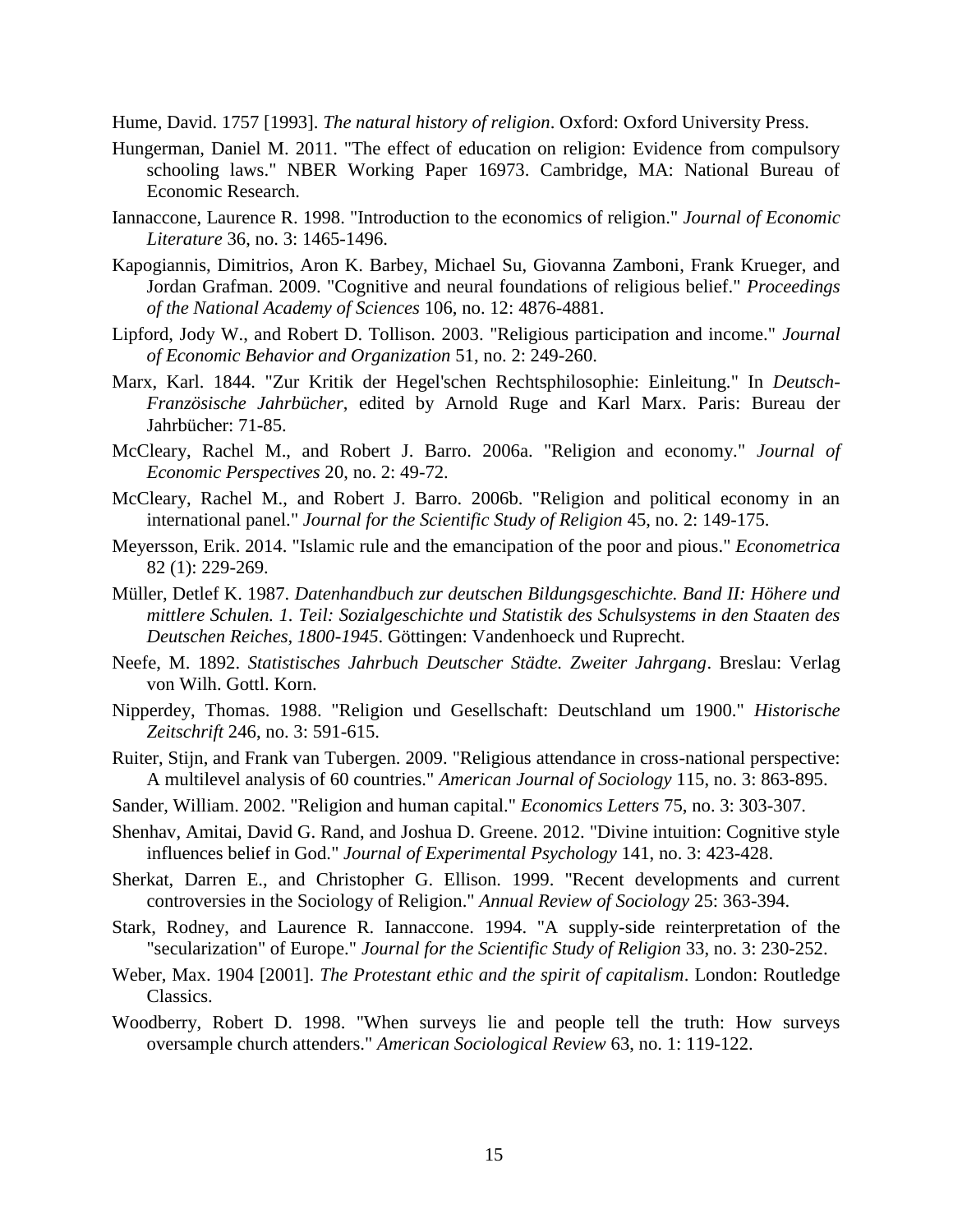#### **Data Appendix**

#### *A.1 Data on Enrollment in Advanced Schools*

Our main measure of the enrollment rate in advanced schools is calculated as the number of students enrolled in advanced schools as a share of the city population. Consecutive volumes of the Statistical Yearbooks of German Cities [\(Neefe \(1892\)](#page-16-12) through [Deutscher Städtetag \(1931\)](#page-15-13)) report data on enrollment in advanced schools (*Höhere Unterrichts-Anstalten*). The yearbooks cover all German cities with a population of over 50,000 inhabitants, providing data on up to 61 German cities observed over eight waves that cover every five years from 1890 to 1930. Exceptions due to the interruptions of World War I are that there are no data for 1920 and that 1913 values are used instead of 1915. When sub-district values of a city are reported, we use the joint value. Where the yearbooks in some cases provide values of adjacent years (while other values in the table are reported for the actual year), we use these values. If data were reported as double years, e.g., 1892/93, we chose the first year of a double year where differences were minor and the available value if the year of interest was only reported once.

When only the number of male students is reported in a given year but both male and female students are reported in adjacent years, we estimate the number of female students in the year of interest by assuming that the relative share of male and female students remained constant relative to the adjacent year (four cases in 1890, one in 1900). If the variation over time was large and values appeared not comparable, we refrained from doing so. Where every measure was missing in one year, we took the adjacent year's value. This occurred in the 1895 sample, for which we took the values of the school year 1893/94 (also one case in 1913; two cases in 1895 have values from 1896/97). Where it was not possible to use adjacent years, we used the average relative size of female to male students (one case in 1930). Where outliers were obtained, we refrained from imputing the number of students.

In several waves, enrollment data are reported by school type (e.g., municipal vs. state schools). Where one of the parts was indicated as missing, we treated the entire value as missing. We do not include so-called pre-schools (*Vorschulen*), which are sometimes connected with advanced schools, in our measure. The separation is generally possible for male students, whereas pre-schools are not separately indicated for female students. The relatively low share of students relative to the city population in 1925 is pointed out in the 1927 yearbook's introduction and justified by small birth cohorts between 1915 and 1918, during World War I.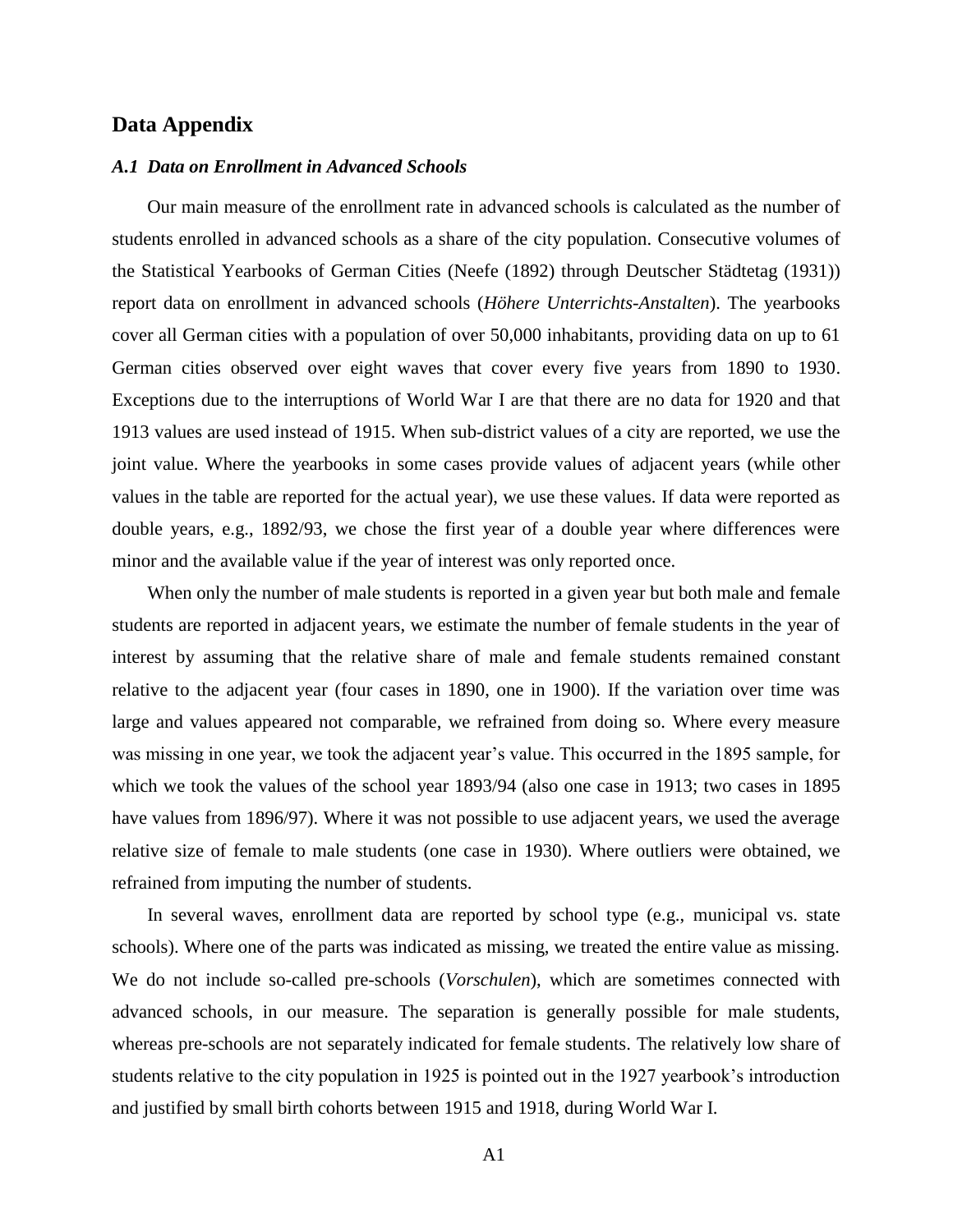#### *A.2 Data on Church Attendance*

Our measure of church attendance stems from an exceptional database that "unlocks source material that is internationally unique in its scope and historical depth: the statistical surveys of the Protestant Regional Churches of Germany on the Expressions of Churchly Life" [\(Hölscher](#page-15-10)  [\(2001\)](#page-15-10), p. 29). The uniform annual surveys were organized by the Statistical Central Office at the Protestant Higher Church Council in Berlin from 1880 (with precursors) to World War II. Parish priests collected the data on preprinted forms following uniform surveying directives. Regional Consistories combined these parish data into registers at the level of church districts.

Our main indicator of church attendance is the "sacrament participation" [\(Hölscher \(2001\)](#page-15-6)), measured as the number of participations in Holy Communion divided by the number of Protestants in a church district. Counting sacrament participations is deemed relatively reliable because the established practice was to count the number of issued wafers from the number of wafers before and after the sacrament. The general Protestant norm at the time was to have Holy Communion only once a year [\(Hölscher \(2001\)](#page-15-10), p. 37), although there were regional differences. The possibility of multiple individual attendances, the possibility of attending Holy Communion outside the home parish, and the counting of non-confirmed children among the number of Protestants in the denominator constitute reasons why the indicator does not directly measure the actual sacrament participation of parishioners (see [Becker and Woessmann \(2013\)](#page-15-2)).

At the time, the data were regularly published in a comparative manner at the level of the Regional Churches. [Hölscher \(2001\)](#page-15-6)'s "Data Atlas on the Religious Geography in Protestant Germany: From the Mid-19<sup>th</sup> Century to the Second World War" for the first time brings together the district-level data, gathered from regional archives, for the geographic coverage of modern Germany. Hölscher kindly provided us with digital versions of the data as published in the Data Atlas. After assigning IDs to every church district (*Kirchenkreis*) and cross-checking the data, we combined the data into one panel dataset. In few cases where data referred to double years, we assigned attendance numbers to the first of the double year.

The church attendance data have gaps for some church districts in some years. Where the year of interest was unavailable but a precedent and a subsequent year were available, we computed the linear interpolation between the years available to obtain an estimate of the church attendance in the year of interest. This was done in a total of 17 observations (3 in 1890, 4 in 1900, 1 in 1905, 3 in 1910, 1 in 1913, 1 in 1925, and 4 in 1930). Where only the precedent year,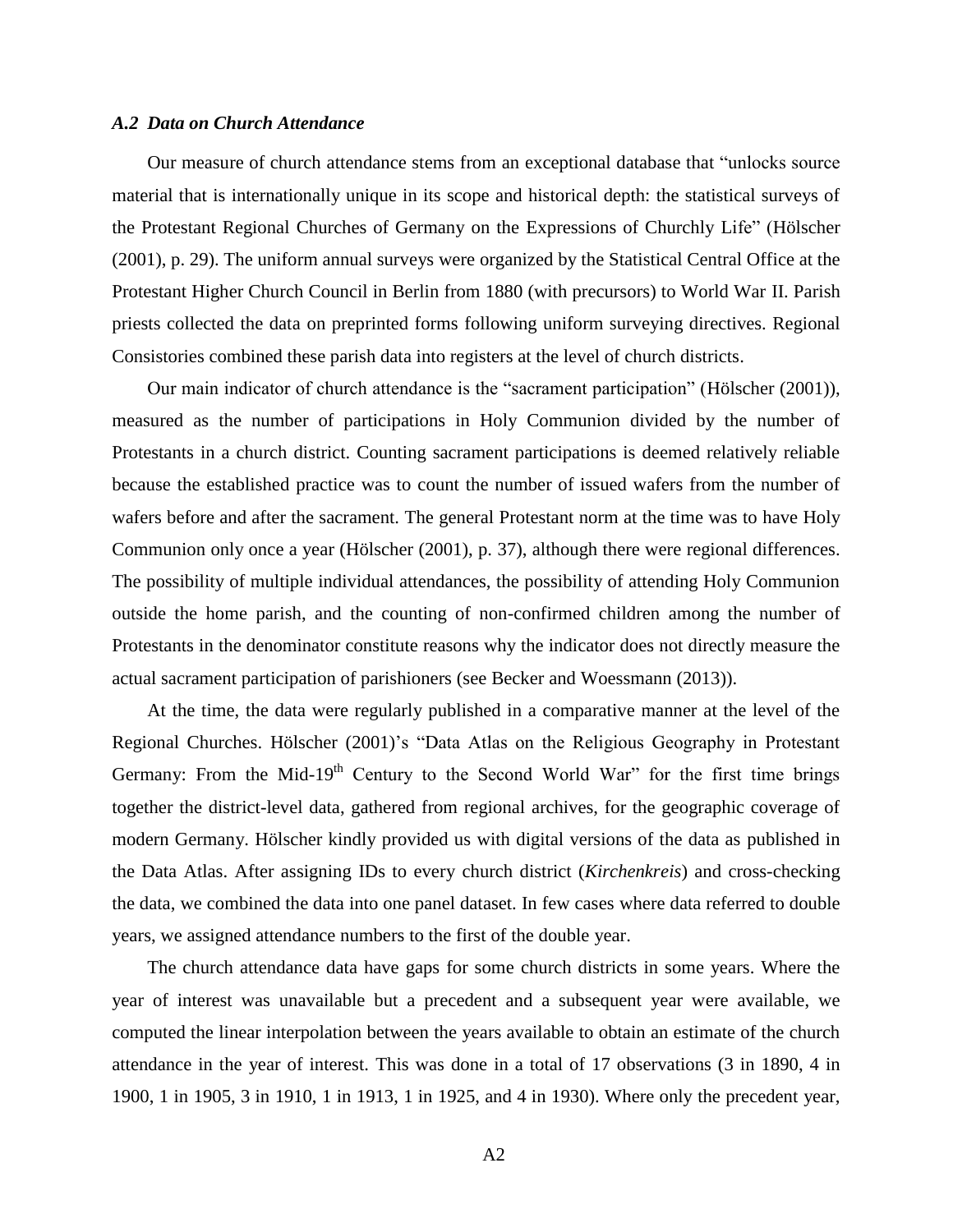only subsequent years, or years very far from the point of time of interest were available, we computed a city-specific linear time trend and interpolated the closest available church attendance measure to the year of interest. This was applied in 30 church district observations translating to 34 city-year observations (9 in 1890, 4 in 1895, 1 in 1900, 2 in 1905, 4 in 1910, 3 in 1913, 4 in 1925, and 7 in 1930). Of the 51 imputed dependent variables, 36 enter the merged dataset. Of these 36 observations, 32 enter our regression analyses. When dropping all observations that have an imputed dependent variable, the number of observations that can be used in the regression drops to 259; the coefficient of education remains qualitatively unaffected in this smaller sample (Table A2, column 2).

Some notable changes occurred in the borders of church districts. Where a city changed districts, we assigned the district value in which the city was at the point of time. For the values of the number of Protestants in a church district taken from [Hölscher \(2001\)](#page-15-6), we proceeded analogously to the imputation of church attendance. Where the value for either Protestants or church attendance was available and the other one was missing, we took the reported value and imputed the other one, where possible.

#### *A.3 Additional Data*

The Statistical Yearbooks of German Cities provide a number of additional data used in our analyses. As an indicator of city income, we use municipal tax revenues, which refer to total municipal tax revenues (*Gemeindesteuereinnahmen Gesamt*) in a city in a year. Because numbers were unavailable for 1925, we used the 1927 values, the first year after the year of interest in which tax revenues were available. Again, if double years were reported, we chose the first year where differences were minor. Where some of the entries were reported as double and others as single years, we took the single-year values where possible.

As a general rule, the population data are taken from the December count. This was not applicable in 1913, where we used the latest possible population data, from October 1913, to be as close as possible to the December standard. In 1925, the only population count available was from June. In 1930, only the average value over the entire year was available. If census data were available, we referred to this data source (in 1890, 1895, and 1910). The same sources also provide data on the share female.

The data on share of Protestants in 1910 were taken from the 1910 census. Where data were missing for the share of Protestants in 1910 in the yearbooks, we took the value of the 1910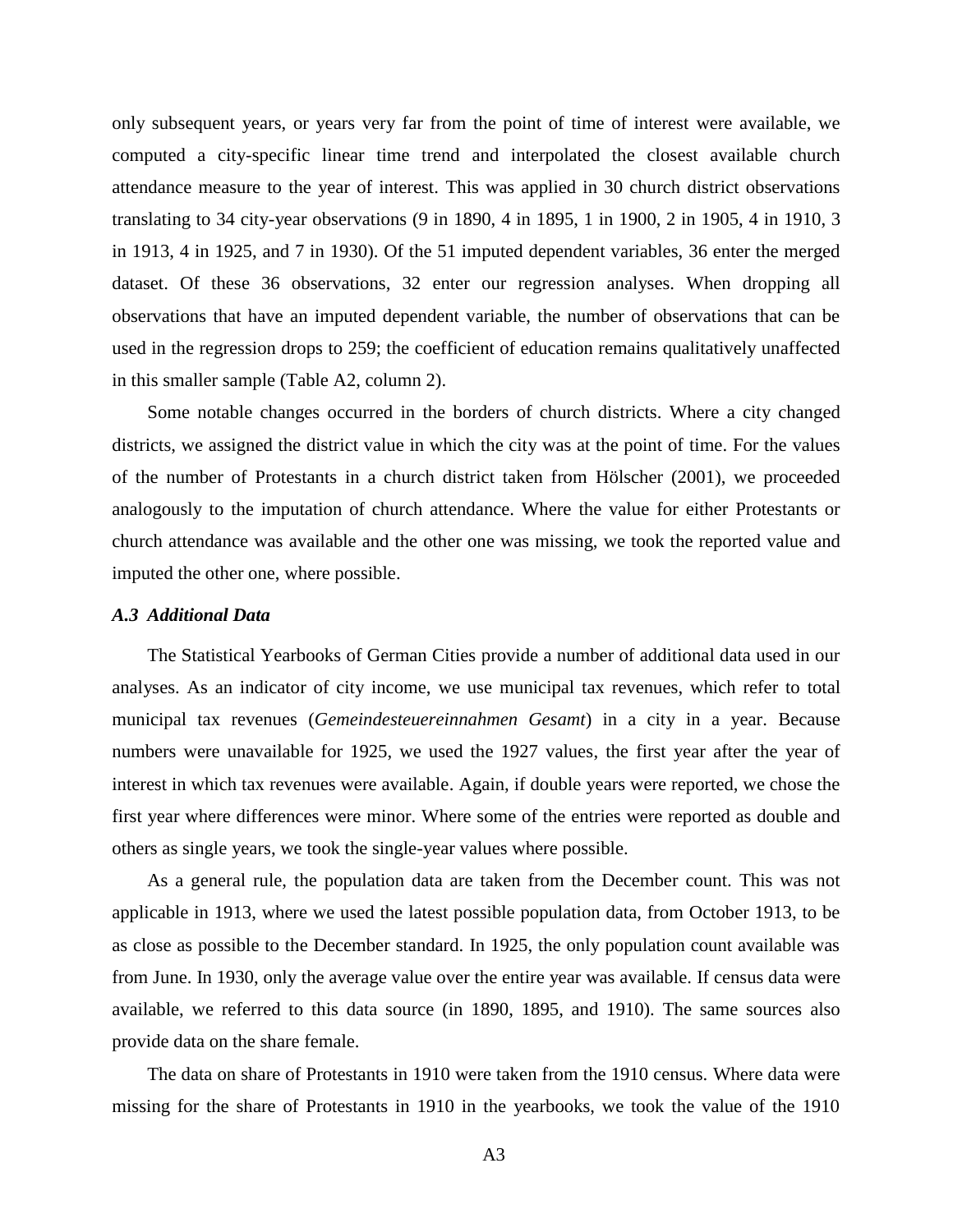census. The age structure is also extracted from the 1910 census and from the statistical yearbook of 1893, which includes tables of the 1890 census. For the data on new citizens, the yearbooks note in the introduction that figures are not very accurate as some cities counted persons and others households. In 1913, we used the 1912 data for availability and in 1925, the 1924 data.

Yearbook data were taken from the statistical yearbooks of 1892, pp. 26-386, and 1893, p. 274 (both for 1890); 1895, p. 162, 1897, pp. 149-383, and 1898, pp. 162-264 (all for 1895); 1902, pp. 101-423, and 1903, pp. 110-267 (both for 1900); 1907, pp. 52-69, and 1908, pp. 380- 474 (both for 1905); 1912, pp. 26-679 (for 1910); 1914, p. 481, and 1916, pp. 7-696 (for 1913); 1927, p. 66-355, and 1930, pp. 441-455 (for 1925); and 1931, pp. 367-519 (for 1930). The data from the census in 1910 were taken from pp. 132-162.

Data on vote shares were obtained from election results for the National Parliament (*Reichstag*) for the years 1890 to 1912 (available from the GESIS Data Archive for the Social Sciences, study number ZA8145, Voter movement in Wilhelminian Germany: The Reichstag elections of 1890 to 1912). Elections are not at 5-year intervals, so we matched 1890 election data to 1890 church attendance data; 1893 to 1895; 1898 to 1900; 1903 to 1905; 1907 to 1910; and 1912 to 1913. We linked our city-level data to the precinct (*Wahlbezirk*) in which they are located.

Data on the opening of universities and on the number of university students are taken from [Eulenburg \(1904\)](#page-15-3) until 1900 and subsequently from different volumes of the Statistical Yearbook of the German Reich.<sup>25</sup> In our city sample, only three universities opened during the time period (Frankfurt/Main 1914, Hamburg 1919, and re-founding of Cologne 1919).

We coded data on the number of Protestant, Catholic, and secular advanced schools, as well as the total number of advanced schools, in our city sample from volumes VII, XVI, and XXVI of the Statistical Yearbook of Advanced Schools and Remedial Institutions in Germany, Luxembourg and Switzerland (Statistisches Jahrbuch der höheren Schulen und heilpädagogischen Anstalten Deutschlands, Luxemburgs und der Schweiz).

#### *A.4 Merging the Datasets*

 $\overline{a}$ 

We used the church district data to merge the two datasets. Where it was unclear in which church district a city was at the time, we used geographical matching to assign the church district

 $25$  We are grateful to Stephan Heblich for providing us with the latter data.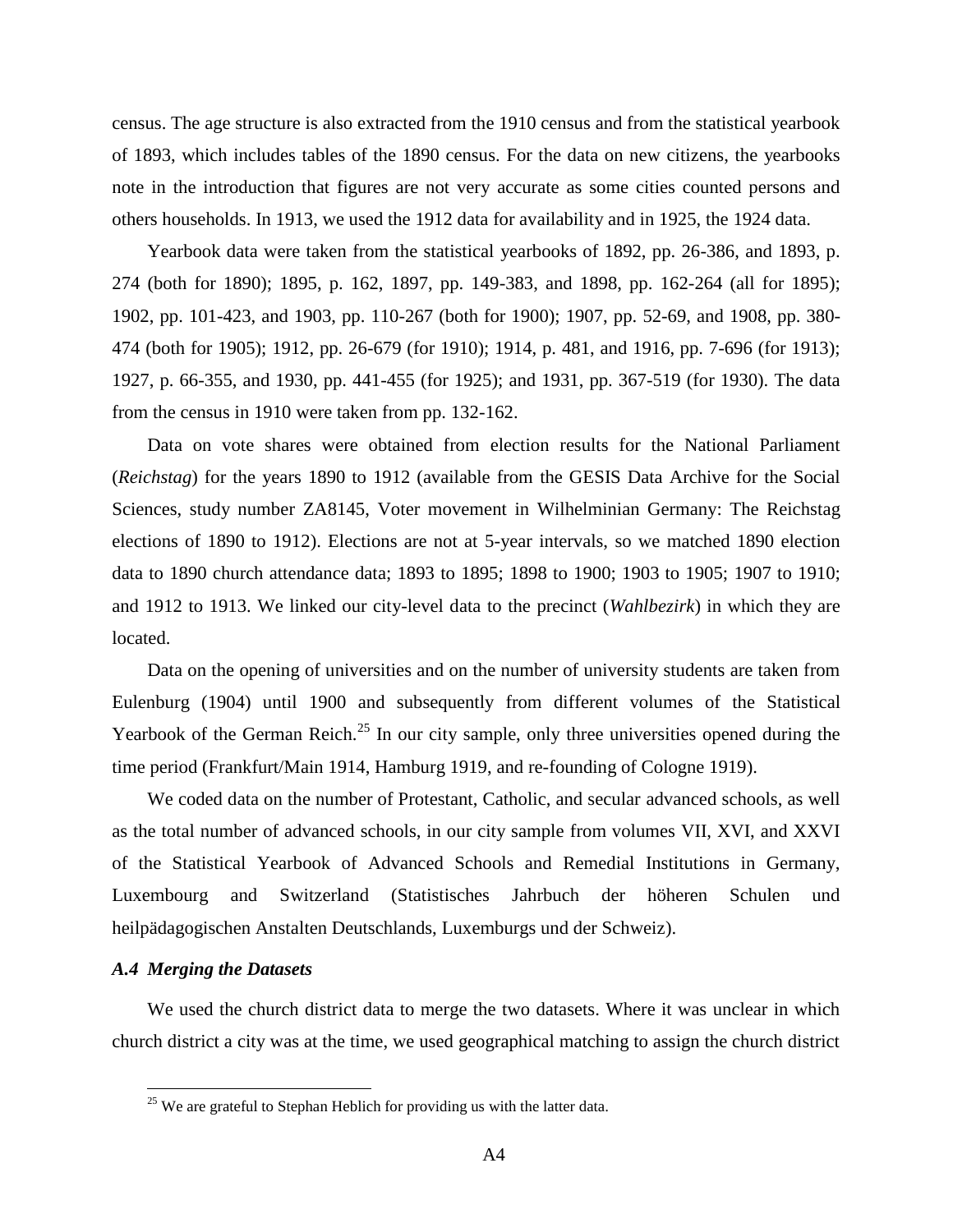in which the city was in 1910. Where cities changed in their adherence to a church district, we used the largest available district for clustering and assigned the fraction of communion attenders of the church district in which the city was at the specific point in time.

If a city's value was reported in more than one data point (e.g., large cities where the church district was split into urban and rural districts), we used the largest church district related to the city (that is, the urban one). In cases in which the split and merge of church districts was unclear, we refrained from using the data. [Hölscher \(2001\)](#page-15-6) reports data for modern Germany, with the exception of the Province of Brandenburg (except for Berlin) and Western Pomerania. Due to this limitation, our analysis does not cover some Eastern parts of modern Germany and the parts of the German Reich not located in modern Germany (esp. the Eastern Provinces located in modern Poland and Russia).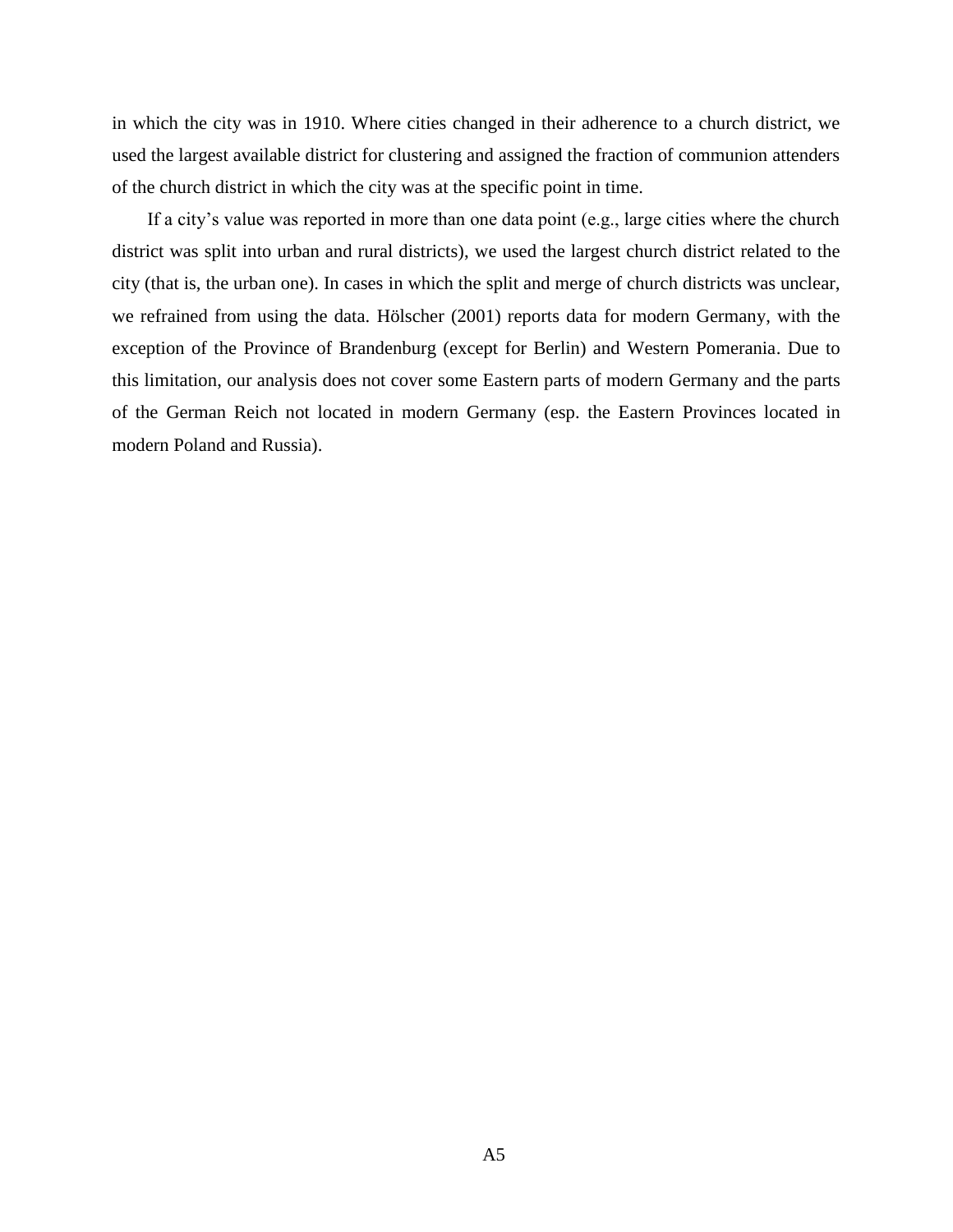| Enrollment rate:                           | Per city<br>population           | Per under-<br>20-year-olds       | Per city population    |                        |                                  |                        |                        |
|--------------------------------------------|----------------------------------|----------------------------------|------------------------|------------------------|----------------------------------|------------------------|------------------------|
|                                            | (1)                              | (2)                              | (3)                    | (4)                    | (5)                              | (6)                    | (7)                    |
| Enrollment rate in advanced schools        | $-4.191$ <sup>*</sup><br>(2.250) | $-1.837$ <sup>*</sup><br>(0.888) | $-1.671$ **<br>(0.767) | $-1.164$ **<br>(0.560) | $-1.864$ <sup>*</sup><br>(0.945) | $-1.612***$<br>(0.532) | $-3.226$ **<br>(1.303) |
| Municipal tax per capita                   | 0.001<br>(0.002)                 | 0.001<br>(0.002)                 | $-0.0001$<br>(0.0004)  | $-0.00006$<br>(0.0003) | 0.0009<br>(0.0008)               | 0.00002<br>(0.0003)    | 0.0016<br>(0.0017)     |
| Population (in millions)                   | 0.052<br>(0.063)                 | 0.043<br>(0.062)                 | 0.011<br>(0.012)       | 0.009<br>(0.011)       | 0.074<br>(0.057)                 | 0.009<br>(0.011)       | $-0.023$<br>(0.064)    |
| Share under 20 year olds                   | $-0.160$<br>(0.492)              | $-0.422$<br>(0.449)              |                        |                        |                                  |                        |                        |
| Share over 60 year olds                    | 1.349<br>(0.993)                 | 1.275<br>(0.982)                 |                        |                        |                                  |                        |                        |
| Share female                               |                                  |                                  | 0.161<br>(0.246)       |                        |                                  |                        |                        |
| Share new citizens                         |                                  |                                  |                        | $-0.009$<br>(0.087)    |                                  |                        |                        |
| Share social-democratic votes              |                                  |                                  |                        |                        | 0.009<br>(0.095)                 |                        |                        |
| Foundation of university                   |                                  |                                  |                        |                        |                                  | 0.014<br>(0.012)       |                        |
| Enrollment rate in universities            |                                  |                                  |                        |                        |                                  | 0.093<br>(1.304)       |                        |
| Share of Protestant advanced schools       |                                  |                                  |                        |                        |                                  |                        | $-0.044$<br>(0.034)    |
| City and year fixed effects                | yes                              | yes                              | yes                    | yes                    | yes                              | yes                    | yes                    |
| Observations<br>Clusters<br>$R^2$ (within) | 46<br>23<br>0.673                | 46<br>23<br>0.684                | 193<br>54<br>0.492     | 257<br>57<br>0.465     | 190<br>47<br>0.507               | 291<br>58<br>0.494     | 73<br>33<br>0.368      |

TABLE A1: ROBUSTNESS CHECKS: AGE, GENDER, MIGRATION, SECULAR MOVEMENTS, UNIVERSITIES, AND SECULAR SCHOOLS

Dependent variable: church attendance (participations in Holy Communion over Protestants). Unbalanced panel of 61 German cities with over 50,000 inhabitants observed in eight waves that cover every five years from 1890 to 1930 (no data for 1920; 1913 instead of 1915). Columns 1 and 2: waves 1890 and 1910. Column 5: waves before WW I. Column 7: waves 1890, 1895, and 1905. Enrollment rate in advanced schools refers to enrolled students over city population; in column 2, it refers to enrolled students over city population aged below 20 years. Standard errors clustered at the church district level in parentheses: significance at  $*$  10%,  $*$  5%,  $*$  1%.

Data sources: church attendance: [Hölscher \(2001\)](#page-15-17) based on Sacrament Statistics; other variables: Statistical Yearbooks of German Cities [\(Neefe \(1892\)](#page-16-15) through [Deutscher Städtetag \(1931\)](#page-15-18)).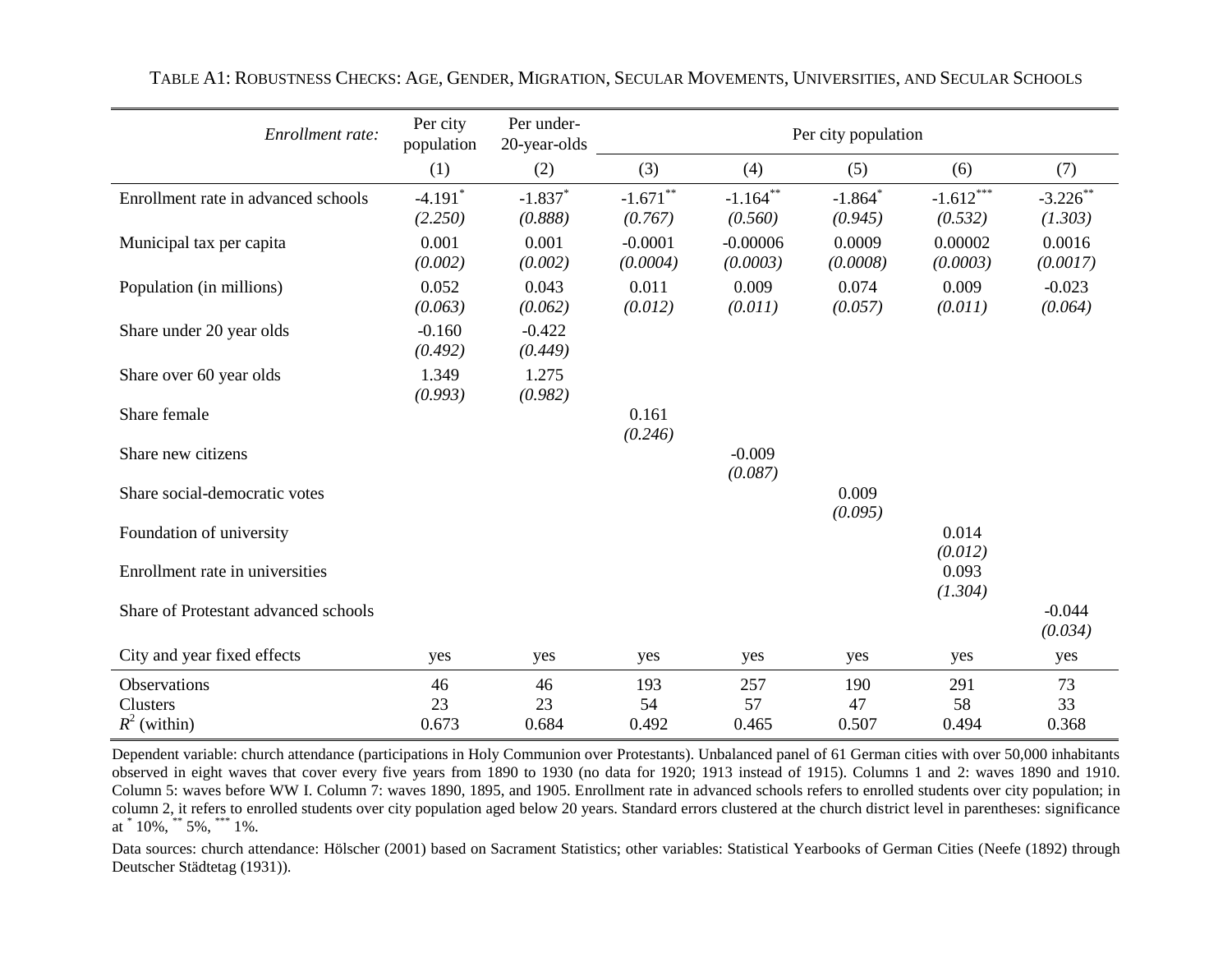| Sample:                             | Cities obser-<br>ved in 1890 | No<br>imputations      | Similar<br>district size | Non-urban<br>regions             | Above                            | <b>Below</b><br>50% Protestants | Above                  | <b>Below</b><br>75% Protestants |
|-------------------------------------|------------------------------|------------------------|--------------------------|----------------------------------|----------------------------------|---------------------------------|------------------------|---------------------------------|
|                                     | (1)                          | (2)                    | (3)                      | (4)                              | (5)                              | (6)                             | (7)                    | (8)                             |
| Enrollment rate in advanced schools | $-1.310^{*}$<br>(0.791)      | $-1.798$ **<br>(0.692) | $-1.389$ **<br>(0.624)   | $-1.054$ <sup>*</sup><br>(0.538) | $-1.708$ <sup>*</sup><br>(0.919) | $-0.909$ **<br>(0.425)          | $-0.818$<br>(0.997)    | $-1.901$ **<br>(0.759)          |
| Municipal tax per capita            | 0.0005<br>(0.0005)           | $-0.00004$<br>(0.0003) | 0.0003<br>(0.0004)       | $-0.0005$<br>(0.0008)            | 0.00007<br>(0.0006)              | $-0.0005$<br>(0.0003)           | $-0.00009$<br>(0.0008) | $-0.0001$<br>(0.0003)           |
| Population (in millions)            | 0.0008<br>(0.011)            | 0.008<br>(0.011)       | 0.005<br>(0.010)         | $0.551***$<br>(0.145)            | 0.005<br>(0.011)                 | $0.110^*$<br>(0.060)            | 0.013<br>(0.013)       | 0.077<br>(0.056)                |
| City and year fixed effects         | yes                          | yes                    | yes                      | yes                              | yes                              | yes                             | yes                    | yes                             |
| <b>Observations</b>                 | 173                          | 259                    | 223                      | 111                              | 175                              | 116                             | 130                    | 161                             |
| Clusters                            | 25                           | 56                     | 49                       | 26                               | 39                               | 19                              | 27                     | 31                              |
| $R^2$ (within)                      | 0.501                        | 0.458                  | 0.490                    | 0.719                            | 0.468                            | 0.672                           | 0.595                  | 0.490                           |

TABLE A2: ROBUSTNESS SAMPLES AND SAMPLES BY PROTESTANT SHARE

Dependent variable: church attendance (participations in Holy Communion over Protestants). Unbalanced panel of 61 German cities with over 50,000 inhabitants observed in eight waves that cover every five years from 1890 to 1930 (no data for 1920; 1913 instead of 1915). Enrollment rate in advanced schools refers to enrolled students over city population. Column 1 excludes cities not already observed in 1890. Column 2 excludes observations with imputed dependent variable. Column 3 excludes cities where the number of Protestants in the church district is more than twice as large as in the city in 1910. Column 4 excludes cities situated in urban regions. Columns 5-8 divide the sample along the share of Protestants in a city in 1910. Standard errors clustered at the church district level in parentheses: significance at  $*$  10%,  $*$  5%,  $*$  1%.

Data sources: church attendance: [Hölscher \(2001\)](#page-15-17) based on Sacrament Statistics; other variables: Statistical Yearbooks of German Cities [\(Neefe \(1892\)](#page-16-15) through [Deutscher Städtetag \(1931\)](#page-15-18)).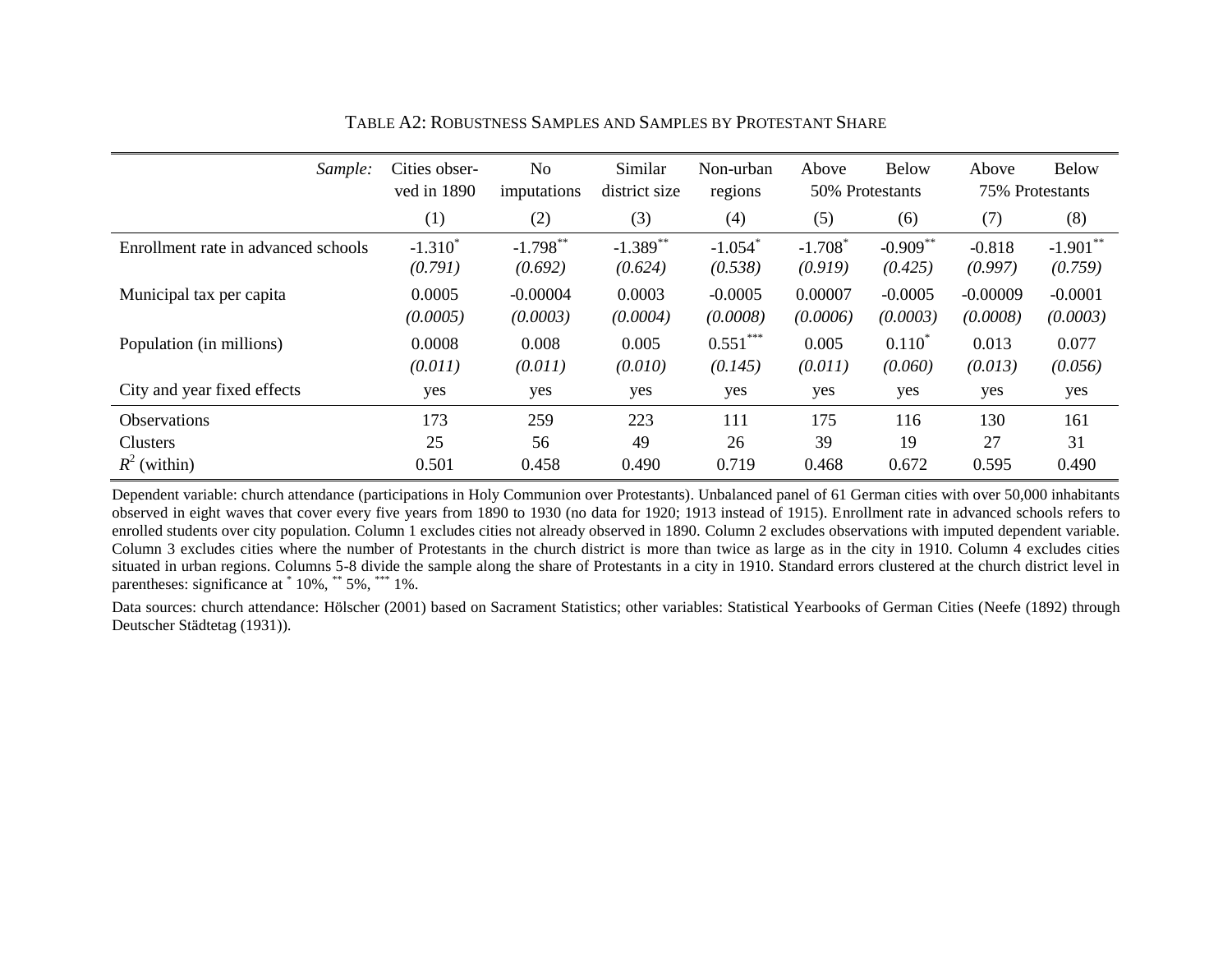FIGURE 1: EDUCATION AND CHURCH ATTENDANCE: LEVELS AND CHANGES



Scatterplots of church attendance against enrollment rate in advanced schools for German cities, (a) 1900 levels and (b) 1890-1913 changes. Church attendance refers to participations in Holy Communion over Protestants. Enrollment rate in advanced schools refers to enrolled students over city population.

Data sources: church attendance: [Hölscher \(2001\)](#page-15-6) based on Sacrament Statistics; enrollment rate in advanced schools: Statistical Yearbooks of German Cities [\(Neefe \(1892\)](#page-16-12) and following).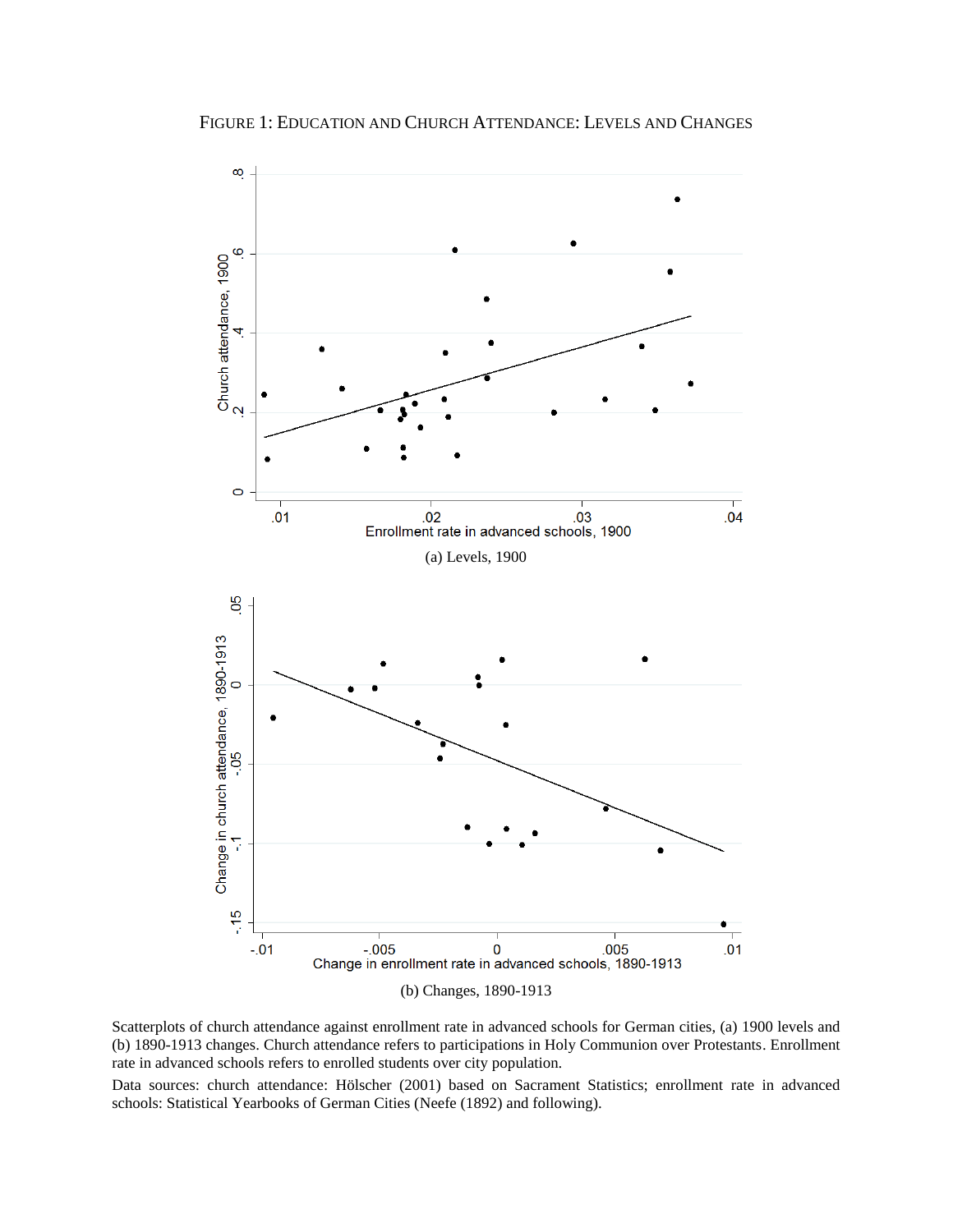|                                     |                    | <b>Full Sample</b> | <b>Estimation Sample</b> |                  |          |  |  |
|-------------------------------------|--------------------|--------------------|--------------------------|------------------|----------|--|--|
|                                     | Mean               | Observations       | Mean                     | Minimum          | Maximum  |  |  |
|                                     | (1)                | (2)                | (3)                      | (4)              | (5)      |  |  |
| Church attendance                   | 0.258              | 386                | 0.246                    | 0.049            | 0.738    |  |  |
|                                     | (0.154)            |                    | (0.140)                  |                  |          |  |  |
| Enrollment rate in advanced schools | 0.023<br>(0.008)   | 443                | 0.023<br>(0.009)         | 0.006            | 0.050    |  |  |
| Municipal tax per capita            | 33.405<br>(13.145) | 436                | 32.950<br>(12.712)       | 10.747           | 75.889   |  |  |
| Population (in millions)            | 0.208<br>(0.347)   | 522                | 0.247<br>(0.433)         | 0.053            | 4.337    |  |  |
| Share of Protestants (1910)         | 0.637<br>(0.293)   | 514                | 0.613<br>(0.286)         | 0.077            | 0.968    |  |  |
| Prussia                             | 0.625<br>(0.485)   | 522                | 0.601<br>(0.490)         | $\boldsymbol{0}$ | $\bf{1}$ |  |  |
| Observations                        |                    |                    | 291                      | 291              | 291      |  |  |

TABLE 1: DESCRIPTIVE STATISTICS

Notes: Sample means. Standard deviations in parentheses. Full sample denotes the entire original dataset. Estimation sample denotes the dataset that is used in the baseline regressions. Church attendance refers to participations in Holy Communion over Protestants. Enrollment rate in advanced schools refers to enrolled students over city population.

Data sources: church attendance: [Hölscher \(2001\)](#page-15-17) based on Sacrament Statistics; other variables: Statistical Yearbooks of German Cities [\(Neefe \(1892\)](#page-16-15) through [Deutscher Städtetag \(1931\)](#page-15-18)).